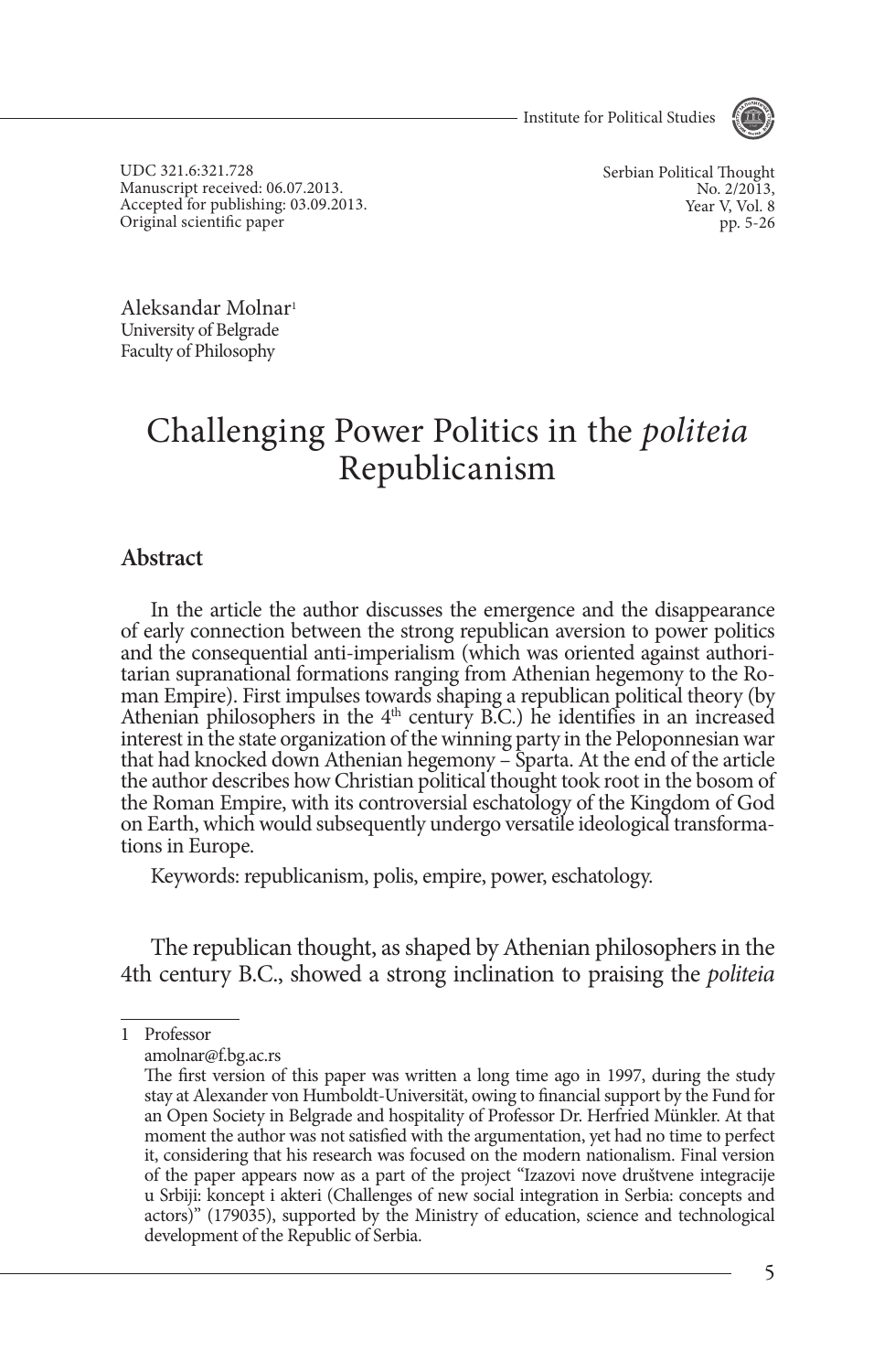organisation of small city-state (*polis*), as well as the separation of powers and the rule of law. The reason for this was not the aspiration for objective description of what was going on in ancient small polis so much as it was the intention to encourage it to resist the strongest political temptation – the temptation of building hegemony or empire and practicing power politics (*Machtpolitik*), i.e. acknowledging the principle of aggressive authoritarian rule which as of Renaissance would be canonized in the doctrine of the Reason of State (*Raggione di Stato*). The disappearance of connection between the strong republican aversion to power politics (that would be renewed in the New Age by Immanuel Kant) and the consequential anti-imperialism (which emerged in the Roman Empire) was finally sanctioned when Christian political thought took root, with its controversial eschatology of the Kingdom of God on Earth, which would subsequently undergo versatile ideological transformations<sup>2</sup> in Europe. However, this connection was very important for the original republican position, and therefore in the reconstruction of the context of its development it is always important to bear in mind its reactive character in relation to the imperialistic consequences of the power politics, which got its embodiment only in the Renaissance – in the political teaching of the Reason of State, yet existed much before that as theoretically articulated phenomenon.

## **Thucydides and Athenian Hegemony**

One of the certainly most enduring, fundamental and significant disputes in the entire history of the Western political thought is the one regarding the power politics. The period from Thucydides all to Carl Schmitt is featured by the – variable – understanding of politics as a skill

<sup>2</sup> When republicanism was renewed in the Renaissance, it no more acknowledged this connection due to the affirmation of the Reason of State doctrine, which promoted the (re)establishment of empire (after the model of the ancient Rome) as the highest external political end (see also: Hörnqvist 2004: 38 *et passim*). In the course of the 17th century, in parallel with the growing success of the Dutch republican experiment, as testified by Spinoza's political theory, republican thought got emancipated from this political external political end, although not yet from the Reason of State on the whole, so that one of its streams now manages to pass between the Scylla of fixation on small polis and Charybdis of fascination with the empire – affirming the principle of federalism. Kant's Romanticist republicanism, which emerged at the end of the 18th century, is different not only compared to the Reason of state republicanism of an Alexander Hamilton and federalist republicanism of a Gabriel Bonnot de Mably, but also compared to him-akin Rousseau's Romanticist republicanism, mostly because of the renewed fixation on the project of the realization of the Kingdom of God on Earth.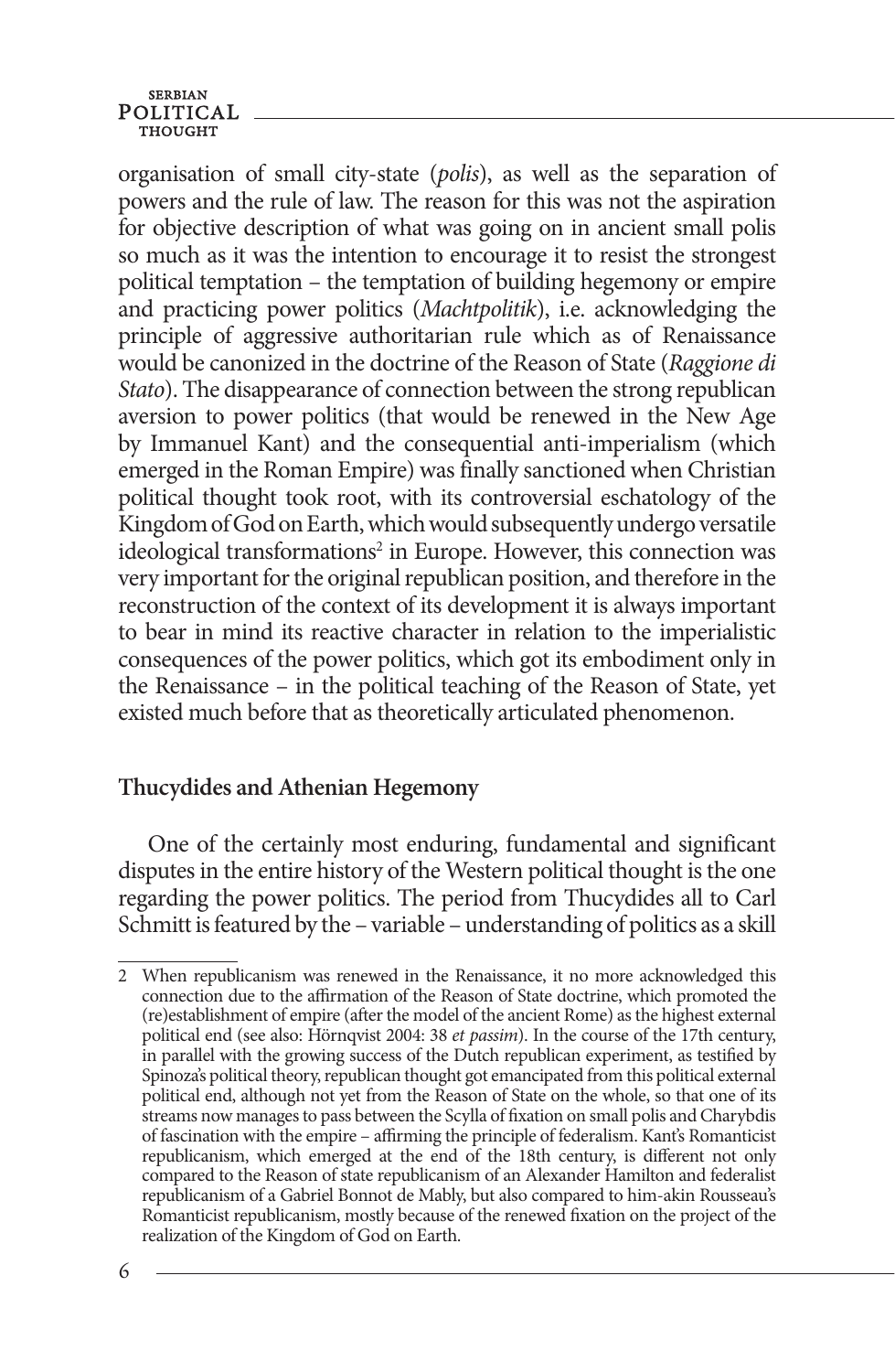to preserve and augment power, based on the premises of irreparably evil nature of man, feebleness (if not harmfulness) of reason, and decisionistic necessity to distinguish friends from enemies (Münkler 1987: 43; see also: Molnar 2006: 123 *et passim*). Thucydides put quite a clear formulation of power politics in the mouth of Athenian leader Pericles, when in 430 B.C., faced with Athenians' dissatisfaction due to the (bad) start of the Peloponnesian war, he gave his so called "last speech": "You should remember also that what you are fighting against is not merely slavery as an exchange for independence, but also loss of hegemony and danger from the animosities incurred in its exercise. Besides, to recede is no longer possible, if indeed any of you in the alarm of the moment has become enamoured of the honesty of such an unambitious part. For what you hold is, to speak somewhat plainly, a tyranny; to take it perhaps was wrong, but to let it go is unsafe" (Thucydides 1991: 118 /II, 63). In this speech, as reported by his contemporary and admirer Thucydides, Pericles warned Athenians of three things: that in the earlier period all of them together (under his leadership) were building a hegemonistic position of Athens (tyranny) in the Hellenic world, which brought them power, wealth and reputation; that this hegemony (as any other) is unjust and can be maintained only by power – which implies, ultimately, also by war; and that the power politics course, once when taken, cannot be revoked, because the alternative to tyranny can be either slavery (a better case)<sup>3</sup> or complete destruction (a worse case). Once a consequent implementation of power policy is commenced, balance of powers cannot be re-established any more (for this dichotomy see: Aron 2001: 155 *et passim*), and therefore any invoking of justice or law becomes pointless (Schwarzenberger 1955: 9), so that nothing else remains but to resort to calculation and manipulations with the power.

In his analysis Thucydides did not address Pericles' peace-building, federalist, "Pan-Hellenic project". Quite rightfully so, because this project, as observed by Jacob Burckhardt remained only "a pious wish" which did not have much in common with the reality (Burckhardt 144), more specifically, with the reality of power politics, which was in the focus of Thucydides' analysis. Greeks outside Athens – and particularly Spartans – could not look upon this project otherwise than as being an ideological mask of tyranny ("centralized will"), which could not

<sup>3</sup> This danger of becoming Spartan slaves was discussed by Edith Foster (Foster, 2010: 140 *et passim*).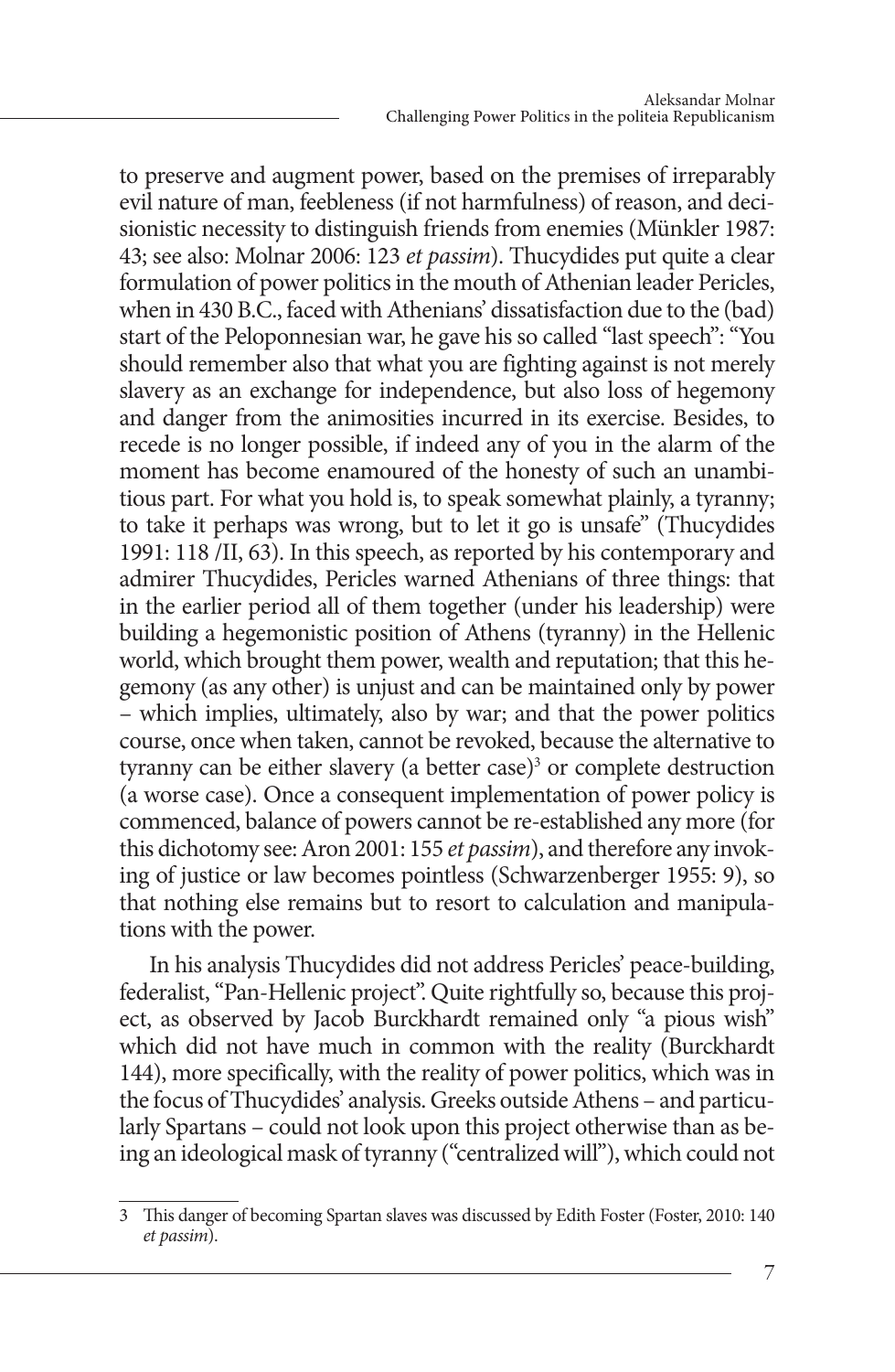be restrained any more and which, as any other power politics, became completely insatiable <sup>4</sup> leading towards the establishment of empire, as the final form of breaking resistance and optimization of domination. Admittedly, Thucydides himself regarded that "the primordial sin" of Athenians was their abandonment of (optimal) hegemony, after Pericles' death, and reach out for (unsustainable) empire (Minkler 2009: 29), associated with concurrent denting of their own "political ethos" (Volkmann-Schluck 1977: 59). The trouble associated with the power politics, however, was that it could not be hooped: it was clear already to Pericles himself that to take hegemonic power "perhaps was wrong, but to let it go is unsafe", where accumulation of resistance led to a spiral augmentation of fear of "dangers" and injustice in the process of eliminating those "dangers" by applying bare force, which ultimately wiped off difference between the defense of hegemony and the development of true empire. Thucydides' attempted to introduce into his analysis, in addition to power politics, the psychological aspect of Athenian "fear of loss of the in the meantime established position" of Hegemon, defended by Pericles (Münkler 2002: 21)<sup>5</sup>. However, this attempt was not particularly successful, since it only covered up the circulus vitiosus of tyranny, which had first pushed Athens towards the "position" of Hegemon, but after having installed it there, forced it to also secure such position, which was no more achievable without building a real empire, after the model of Persia – that same one so much detested by Greeks. This is quite a legitimate comparison, not only in foreign but also in internal policy. Although Pericles, struck by plague, died already in 429 B.C., just two years after the beginning of the Peloponnesian war, dictatorship traits of his rule were already quite evident, whereby route to autocracy (of Pericles or some of his successors) was tracked. Thucydides himself observed that in those first two years of the Peloponnesian war, while Pericles was in power, Athens "was a democracy in name only and instead actually government by its first man" (Thucydides 1991: 120 / II, 65), hence a monarchy. Consolidation of hegemony – which already showed the first contours of an empire – could not proceed free from an authoritarian turn, which wrote off Athenian democracy in favor of

<sup>4</sup> Burckhardt wrote about this quality of power politics at another place (see Burckhardt, 1958: 97).

<sup>5</sup> When five and a half centuries afterwards, Plutarch wrote his biographies of great men of the ancient world, he reported that concord has never been reached among Greeks on whether Pericles refused to lift trade embargo imposed on Megarans – which was a casus belli – because he believed that "a concession" […] would be taken for a confession of weakness" or because he wanted "to demonstrate his power" (Plutarch 1990: 86 /31).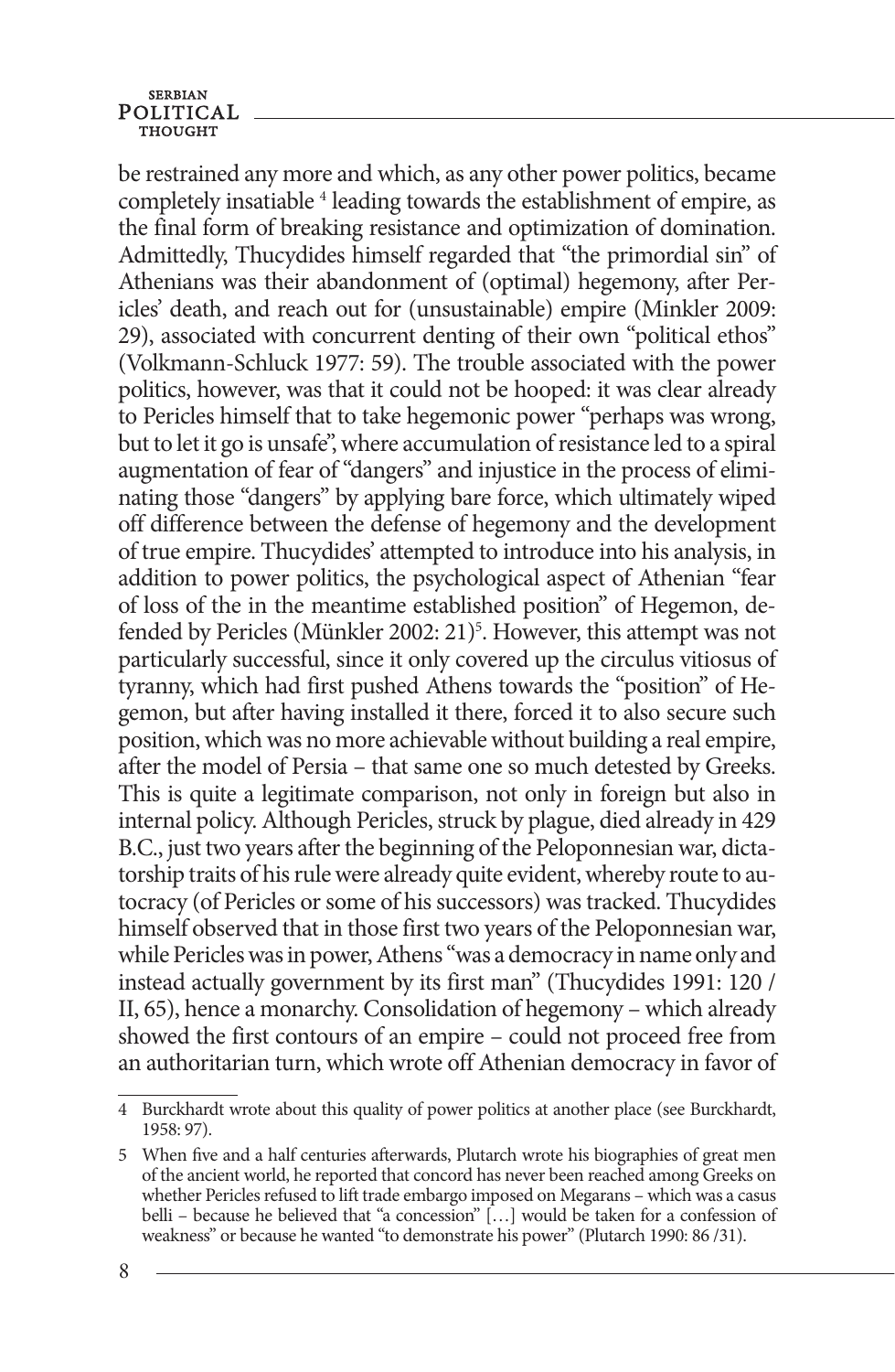a government which, by all accounts, at the end of the development of empire would not be essentially different from the Persian monarchy (empire). On the whole, although even during Pericles "golden age", or immediately thereafter, Athens was not successful in its attempt to consolidate its hegemony, and consequently either to build an actual empire<sup>6</sup>, there is no any doubt that power politics, already inaugurated by Pericles and (not only historically recorded, but also) theoretically founded by Thucydides, was quite consequential and that precisely this consequentialness indicated tight interwovenness of imperialist orientation with the authoritarian course of the internal policy.

### **Plato, Aristotle and Spartan** *polis*

Ideological exposing of the "Pan-Hellenic project", unfavorable outcome of the Peloponnesian war, and ultimately also the turmoils which started already in the last two years of Pericles' reign and culminated upon the reestablishment of democracy at the turn of 5th and 4th century, tarnished not only the earlier leading role of Athens in the Hellenic world, but also its democracy as an exemplary model of state organization. In the 4th century B.C. an increased interest in the state organization of the winning party in the Peloponnesian war that had knocked down Athenian hegemony – Sparta, brought about the first impulses towards shaping a republican political theory. At that time this term was still non existent, taking into consideration that the word "republic" came from the Latin language, and was originally inseparably linked with the Roman res publica. In the first republican theory – the one in The Laws – Plato has no term for denoting state organizations of Sparta, Crete, and his own ideal state, yet observes that, as a matter of fact, all the other – starting from two mother forms of states: democracy and monarchy – "are not polities at all" (politeia) (Plato 1957: 117 /IV, 5). Also Aristotle has a similar approach in his Politics: he names the ideal government "politeia, the name common to all governments" (Aristotle 1975: 64 /III, 5, 2). Thus the first manifestation of republicanism is the one of politeia – which stems from the very nature of the state organization (politeia) in city-state (polis).

<sup>6</sup> Even more, the unfavorable outcome of the Peloponnesian war in 404 B.C. definitively prevented it in this, so that the Hellenic world would have to wait for yet another whole century, before Alexander Macedonian would continue from where Pericles and his Athenian successors bent their knees and, at least for a short time, establish an empire.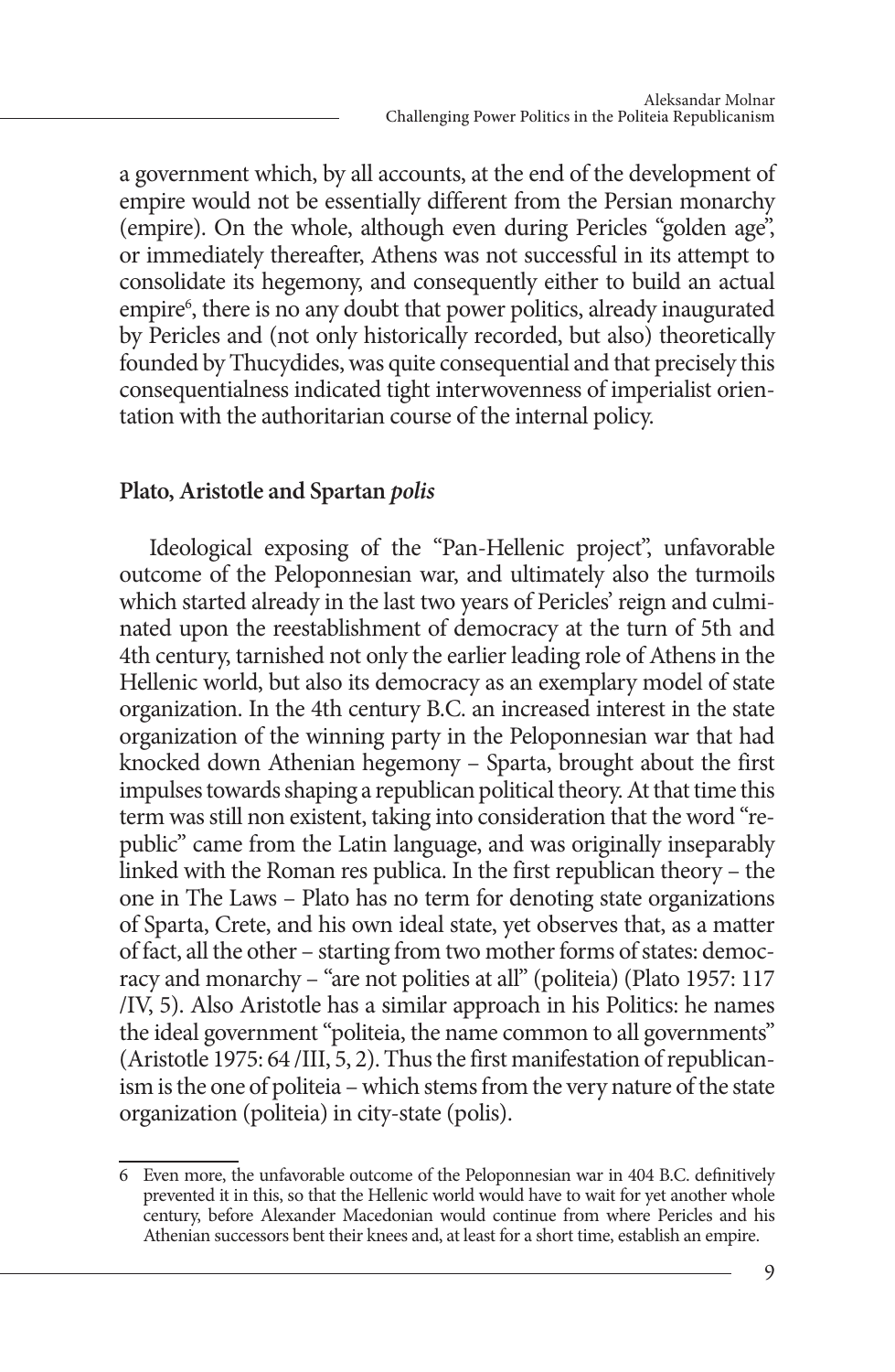This leads to a key question: what should have been this nature of the state organization of polis. Putting aside all differences between (late) Plato and Aristotle, an interesting conclusion can be reached: the nature of politeia is inherently opposing to power politics, such as described by Thucydides on the example of Pericles and his immediate successors. Polis, above all, must be guided by the moral goodness, which is "neither war nor faction – they are things we should pray to be far from us - but peace and mutual good will" (Plato 1957: 20 /I, 4). Since he believed that "wars are occasioned by the love of money" (Plato 1982: 106 /I, 6) and since he regarded Pericles a poor statesman, under whom (admittedly, contrary to his intentions) the Athenian people "became wild" from the greed for money (Plato 1859: 187 /72), it is quite likely that under this "wildness" Plato implied precisely the entry of the greedy Athenians into the Peloponnesian war. Consequently from the developments during the Peloponnesian war, Plato drew a diametrically opposite historical lesson compared to Thucydides: war is the result of man's greed which would, when given free rein and if not curbed by the moral goodness, lead to citizens' wildness, and thereby to a negation of the politeia. To enable polis to overcome temptations of regression to a wild state, Plato argues, it is necessary to "avoid cynical realism in the service of power politics", praised by Thucydides, and to invoke logos, which asked for a rigid class order – in The Republic (Münkler 1987: 40-41), but indicated an incomparably more complex republican state organization already in The Laws. Although (most likely because of the time distance) he did not share Plato's utterly unfavorable opinion of Pericles,<sup>7</sup> Aristotle concurred with Plato on the harmfulness of war for the life of a polis. Should it occur that a polis enters a war, the aim of the war waged must be the soonest possible establishment of peace, because perpetuating war and disaccustoming citizens of living in peace and cherishing moral goodness leads straight to a disaster (Aristotle 1975: 195/VII, 13, 15). Aristotle, regrettably, envisaged one exception to this rule: against people intended to be subjects "by nature" (i.e. Barbarians) Greeks can always wage "a just war" (polemos dikaios) (Aristotle, 1975: 13  $/1$ , 3, 8) – with the aim to put them at a place which the

<sup>7</sup> Yet however, in his Politics Aristotle ranked Pericles among "demagogues", who had, little by little, perverted Athenian republican organization, as established by Solon, towards democracy, as existing in Aristotle's time (Aristotle 1975: 52 /II, 9, 3/). Therefore, Aristotle not only excluded Pericles from the ranks of Athens's best statesmen, but also included into those ranks Nikia, Pericles' opponent and leader of the aristocrat party (Aristotle 1997: 56-57 /28/) – obviously because he defended the old Athenian republic against its progressive democratization.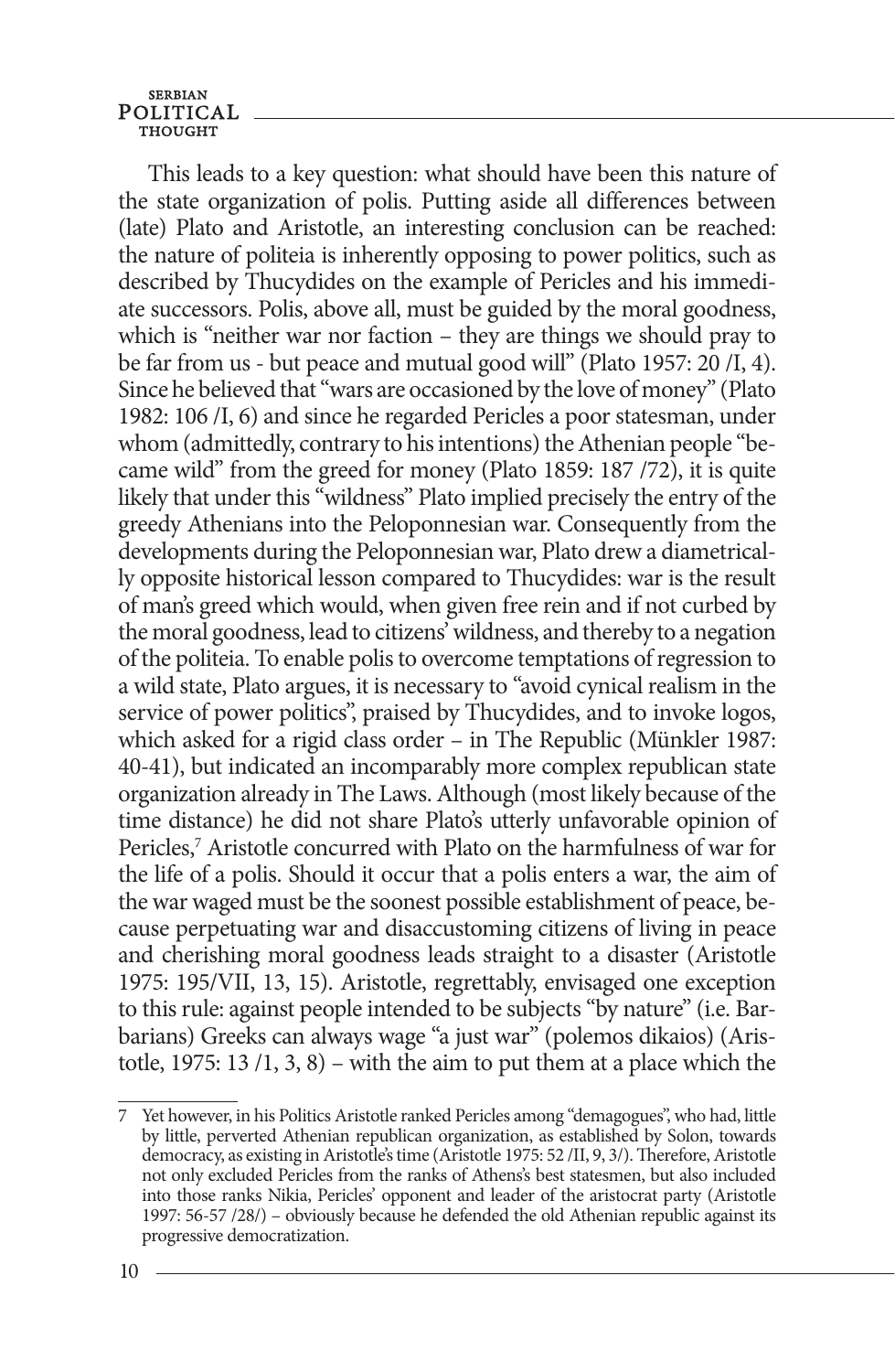"nature" had allegedly predetermined for them and to thereby satisfy justice. Thus, the notorious concept of "a just war" entered the history of political and social thought with quite a transparent nationalistic (or even racist) connotation, which in its subsequent evolution would assume increasingly more radical contents and increasingly more destructive proportions.

At any rate, to be able to take care of moral goodness and maintain proper state organization, Aristotle argues, polis has to be a small state, a city with its countryside, a political community which is autarchic, which has not moved far off from its beginning made by Synoikia, and in which people know each other at least through their clan affiliation (see also Mićunović 1988: 10). In The Laws – admittedly, guided to a great extent by the magic of the number 12 – Plato does not allow the number of households (or, more precisely, of pater familias) in a polis to exceed 5.040 (Plato 1957: 143 /V, 8/ and 178-179 /VI, 15), while Aristotle in his Nicomachean Ethics states lapidary: "You cannot make a city of ten men, and if there are a hundred thousand it is a city no longer" (Aristotle 1980: 246 /IX, 10, 1).

Citizens of a polis which remains small and avoids wars (except those "just") have a chance, subjecting themselves to the effects of the moral goodness, to overcome their animal ("wild") nature. While for Thucydides human nature is incorrigibly corrupt, Plato regarded that it can be reformed in the polis (Münkler 1987: 43), quite specifically, by means of mixed government, rule of law and popular unity. Spartan organization inspired Plato in The Laws to shape each government body (National assembly, Council of 360 members and Guardians of the law) by combining principles of democracy and monarchy, and Aristotle in his Politics to combine principles of democracy and oligarchy (Aristotle 1975: 102 /IV, 7, 4-6), in a way which already anticipated the liberal principle of separation of powers to legislative, executive and judicial (see Hefe 2009: 186). The situation is similar regarding the principle of rule of law. Although in The Laws he ascertained that (either monarchist or aristocratic) rule of philosophers would be the best state organization – which he advocated in The Republic – Plato now realized that for people (who are not gods) empirically best solution would be the rule of law (Plato 1957: 291 /IX, 14). On the other hand, in both Nicomachean Ethics and Politics Aristotle maintained the same stand: that "it is bad in any case for a man, subject as he is to all the accidents of human passion, to have the supreme power, rather than the law"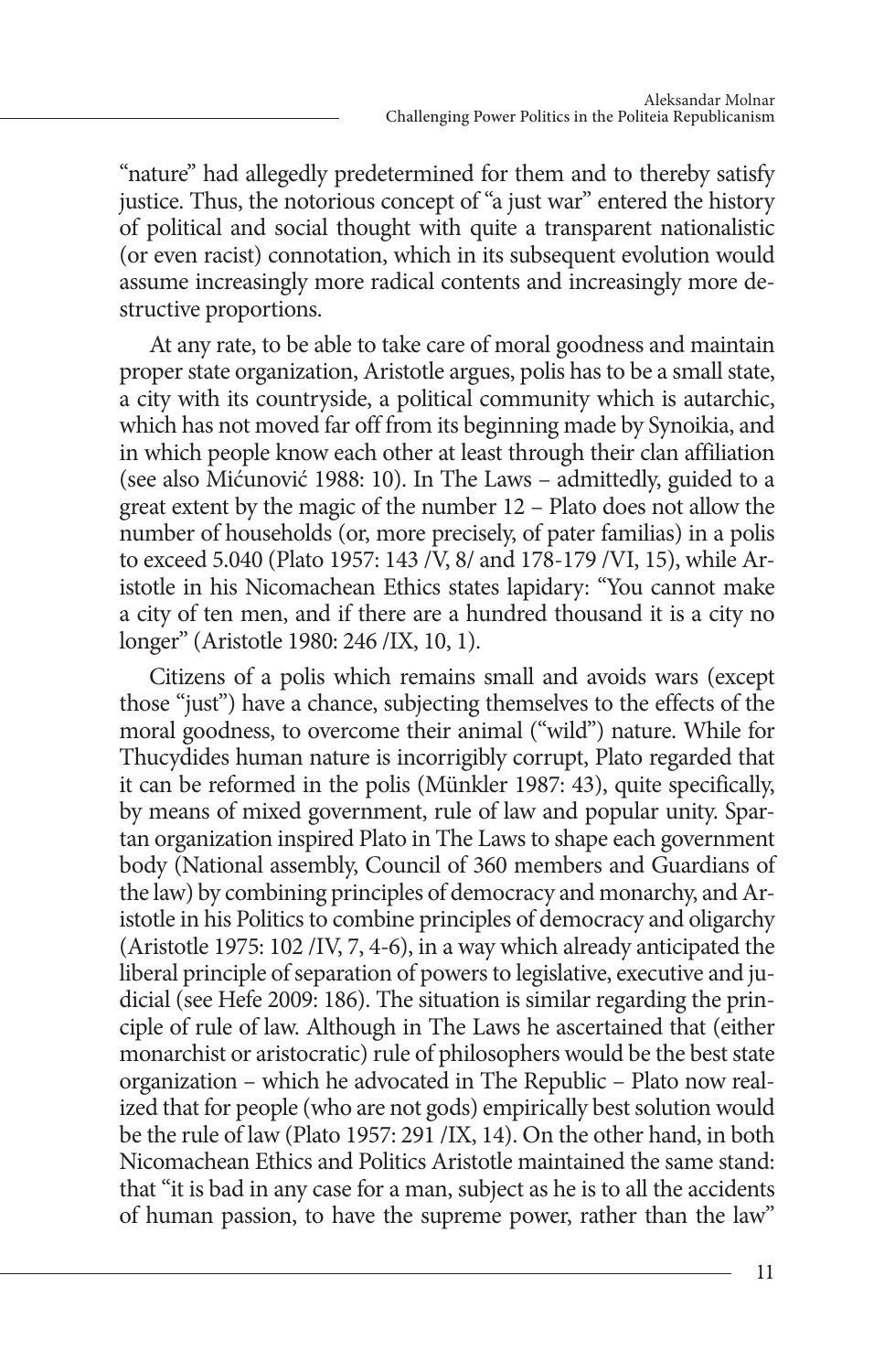(Aristotle 1980: 128 /V, 6, 5), i.e. that in the polis "laws, when good, should be supreme" (Aristotle 1975: 71 /III,  $\vec{6}$ , 13). Here Aristotle insisted on the difference between the law and a treaty: a polis can be founded only on the law, and never on a treaty, because from treaties ensue exclusively military alliances which suppress the moral goodness (Aristotle 1975: 67 /III, 5, 11). This reflects memories of the Peloponnesian war trauma: when the contractual logic of the Attic naval alliance transcended from the international to the inner plane of the Athens polis itself, Athenians lost appreciation of the moral goodness, yielded to lust and finally trampled the laws under foot and nearly ruined their own politeia. Consequently, the politeia republicanism treated moral and law as one, parts of a single front on which polis was waging a war against the all-embracing lust, as the prime mover of not only hibris, but also of the individualism and the articulation of any interest pluralism. Therefore ethical teachings which Plato and Aristotle presented in their main works peaked in the stand that neither law nor moral are sufficient for the establishment of polis unity: only provided that there is an even more fundamental, more primordial, and stronger popular unity, polis will be able to prevent development of egoism of individuals, narrow interest groups and parties. And while in The Republic, he advocated revolutionary state in which power shall be taken by philosophers who are ready to expel all those above the age of ten, as incorrigibly corrupt (Plato 1976: 235-236 /VII, 18/), in The Laws Plato softened his stand and conceived his state as national, i.e. founded on the unity of "friendly association" which derives from "the affiliation to the same clan" (Plato 1957: 111-112 /IV, 3). The latter stand was adopted also by Aristotle, who at a certain place in the Politics, almost parenthetically, observed that "a state is not the growth of a day, any more than it grows out of a multitude brought together by accident" and that a threat of disunion exists all until "people of different nationality fully merge" (Aristotle 1975: 124/V, 2, 10).

This was, unfortunately, not all that the politeia republicanism had to say about the problem of creating unity in the polis. Plato's concept from The Laws remained more radical than Aristotle's due to the aspiration to realize unity also by means of communion of women and children and of property (Plato 1957: 145-146 /V, 10), which was taken over from The Republic (Plato 1976: 136 *et passim* /V, 1-9) and which was subjected to Aristotle's sharp criticism (Aristotle 1975: 23 /II, 3, 1). Even worse, Plato evoked also the universal eugenic law, according to which "the shepherd or herdsman, or breeder of horses" or nationbuilder will "first purify them in a manner which befits a community of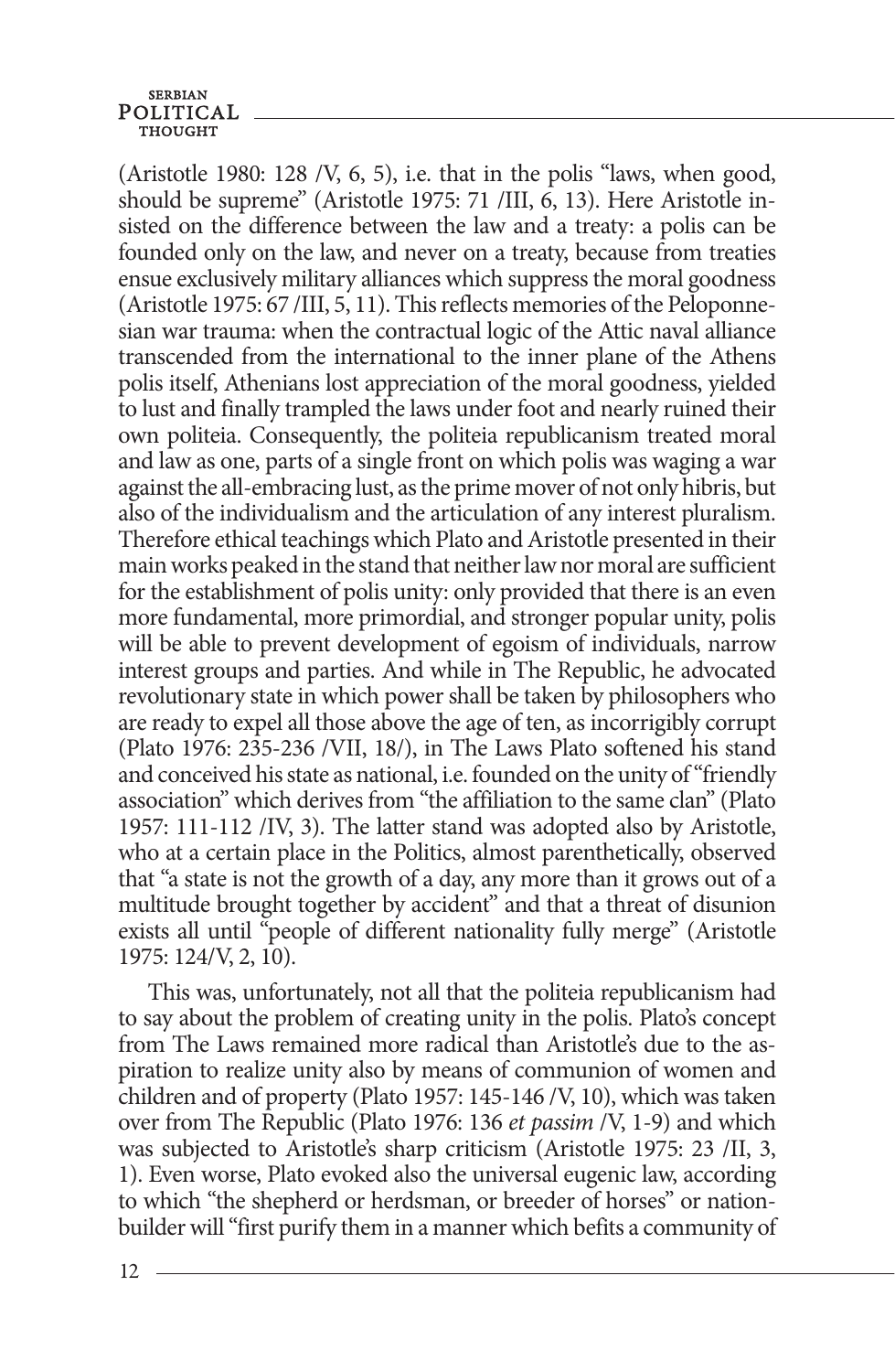animals; he will divide the healthy and unhealthy, and the good breed and the bad breed" (Plato 1957: 140 /V, 7). This was a demonstration of genuine Social Darwinist policy before Charles Darwin, which gives Karl Popper right to accuse Plato as the first advocate of totalitarianism (Popper 1993: 1: 127 *et passim*): he postulated popular unity not as much as an ethical request, as on behalf of racial "health" and "goodbreed" of the political community which exudes the spirit of tribalism. Therefore Plato's comparison of Night Council in the ideal state organization with a doctor who takes care of the "health" of state body (see Plato 1957: 386 /XII, 10) clearly indicates tyrannical component of the entire organization,<sup>8</sup> completely capable of developing truly "inquisitory" activity (Molnar 2001: 65).

Thus the politeia republicanism appeared as a radical alternative to the power politics in the service of imperialistic goals and heralded important civilizational goals such as peace-building, separation of powers and rule of law, which in the new age – admittedly reconciled with the individualism and (constitutional) contractualism – will become particular characteristic of liberalism. If Plato's and Aristotle's pleading for a certain minimum of popular unity could be echoed in the subsequent liberal concessions to national state – such as, for example, Mill's skepticism regarding possibility to build free institutions in ethnically mixed state (see Mill 1989: 162) – Plato's communism and racism already manifested not negligible totalitarian potential and clearly indicated a possibility of perverting all the achievements of the politeia republicanism in the Antiquity. This segment allows for a conclusion that the politeia republicanism had already started undermining its own position and that it juxtaposed imperialistic hibris, which was indifferent to the heterogeneity of the world it subjugated, with equally appalling alternative of narrow-minded tribalism, imbued with comprehensive nivellation, xenophobia and pursuit of internal enemy.

### **Polybius, St. Augustine and Roman Empire**

The first indications of the end of the *politeia* republicanism came with Polybius' Histories. Although in view of the separation of powers and the rule of law, Polybius adhered to the politeia republicanism can-

<sup>8</sup> Plato assessed as an excellent feature of Sparta state organization a "tyrannical" rule of Ephorat, as the only one body capable of curbing "greedy" and "violent" monarchist government (Plato 1957: 116 /IV, 5). This was probably an unexplicated model after which he had conceived also his Night Council.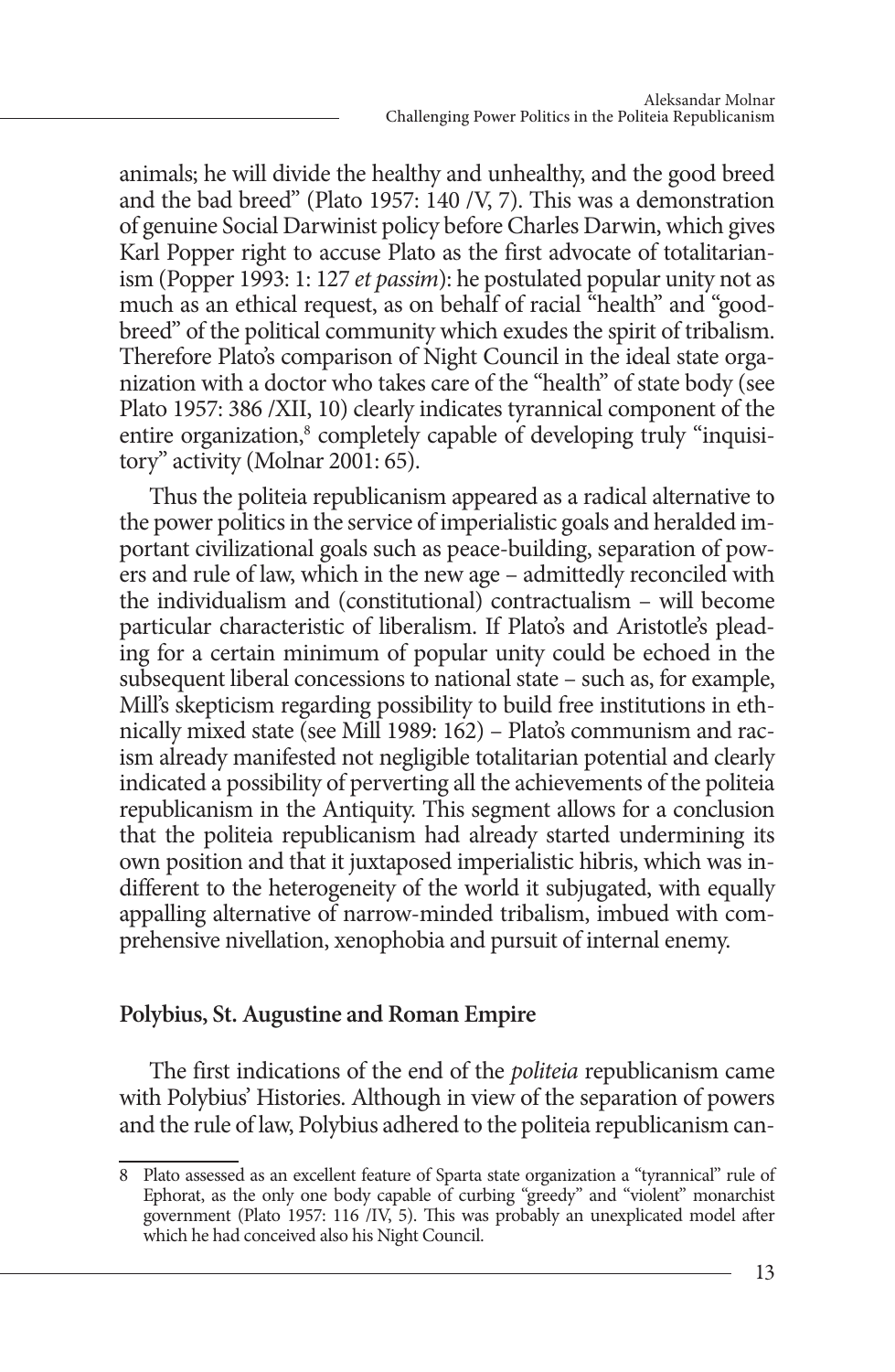on, established by Plato and Aristotle,<sup>9</sup> in the light of the rise of Rome in the Mediterranean world in  $2<sup>nd</sup>$  century B.C., he started making the first concessions to power politics. Thus, indeed, the autarchy of *polis*  and its peacefulness had no more any significance for Polybius and he even challenged them as an obstacle on the path to hegemony. Sparta, which served as an ideal of city-state to both Plato and Aristotle, was perceived by Polybius as a paradigmatic case of a polis whose legitimate hegemonial aspirations kept crashing against the rigidity and autarchy of Lycurgus laws. The more flexible Rome did not observe such limitations and was more capable to confront challenges of hegemonial policy. In contrast to Spartans (but other Hellenes as well), Romans did not despise money<sup>10</sup> as a source of moral degradation and political corruption, but rather treated it is as a necessary means for achieving goals set in their conquests. "But if anyone is ambitious of greater things, and esteems it finer and more glorious than that to be the leader of many men and to rule and lord it over many and have the eyes of all the world turned to him, it must be admitted that from this point of view the Laconian constitution is defective, while that of Rome is superior and better framed for the attainment of power," and that is why the Romans had "in a short time brought the whole world under their sway, the abundant of supplies they had at their command conducing in no small measure to this result" (Polybius 1988: 520 /VI, 49/). In other words, although they had a superior politeia, Romans did not content themselves with the life within its boundaries, but embarked after "greater things" – among which the "greatest" indeed was fascinating bringing of "the whole world under their sway". Roman hegemony in 2nd century B.C. was a great novelty in the ancient world, which Polybius lavishly commended with no reserves, although it is quite likely that he did not expect its further strengthening and turning into a genuine, permanent and monolithic empire. Because, Polybius believed, the destiny of every polis, once it "attains to supremacy and uncontested sovereignty" is to

<sup>9</sup> As a matter of fact, Polybius surpassed Plato and Aristotle in this regard, for which reason he was even dubbed "godfather of the checks-and-balances concept" of the American founding fathers (Nippel 1991: 40).

<sup>10</sup> While Plato, after the model of Sparta, advocated that the value of (iron) currency should be restricted only to the *polis* that mints it (while in other poleis such money should remain worthless) (Plato 1957: 148/V, 12/, Polybius recognized as one of the most decisive causes of the fall of Spartans' hegemonial policy precisely the worthlessness of their money outside the boundaries of their city-state: as soon as they would move outside the Peloponnese Spartan military troops would stay without supplies, because their homeland was far away, and they could not buy needed commodities with their currency (Polybius 1988: 520 /VI, 49).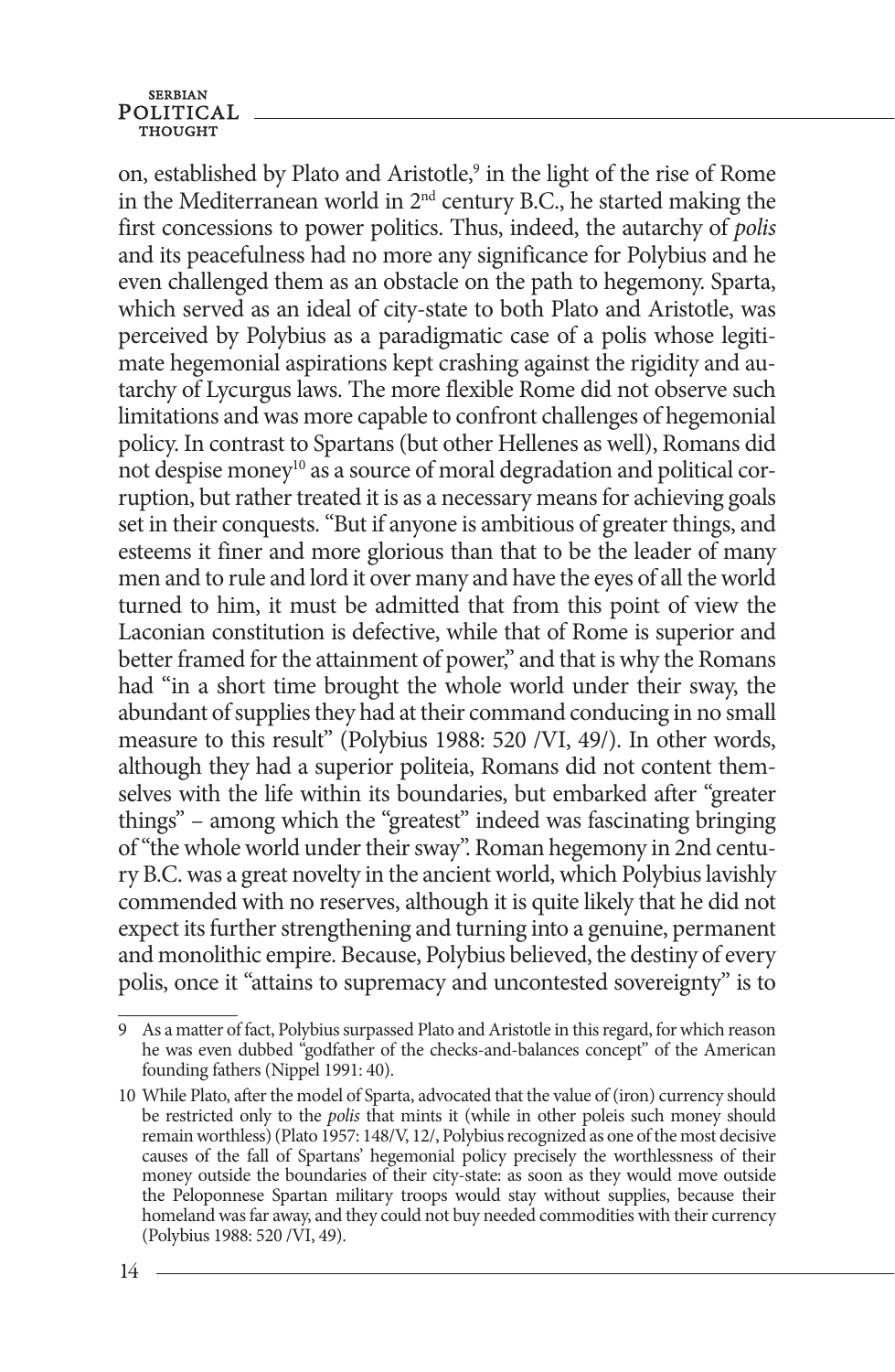sink into moral decadence, which stirs the populace to rebel against (allegedly or actually) "grasping" rulers and establish – all in the name of "freedom and democracy" – a perverted "mob-rule" (Polybius 1988: 526 /VI, 57), with which starts a swift fall, and through which continues the incessant historical rotation of state organizations. What happened to other poleis, will happen to Rome, whose hegemony will vanish in a certain specific historical constellation just the same way as it had come into being.<sup>11</sup>

Historical developments, however, took a different course. In the following four centuries, social-political organization of Rome underwent deep structural changes. Firstly, already in the 1st century B.C. Rome ceased to be a polis and became the capital of Italica, as an in nuce territorial state. Until then, citizens of the Apennine Peninsula mostly spoke Latin and adopted Roman customs and *Weltanschauung*, and served in the army under the same terms as Romans, so that ultimately Rome was forced to satisfy their increasingly frequent and strong requests to be granted full citizens rights and equality in the distribution of booty in exchange for their further participation in campaigns – so that on the basis of *lex Iulia* from 90 and *lex Plauta Papiria* from 89 all Italics became part of the *populus Romanus* (Bleicken 1993: 36). Although this can be regarded a logical outcome of the logics of Rome republic political life – featured by the balancing of strong oligarchic tendency and openness of citizenship rights (Schnapper1996: 118) – it produced a destructive retroactive effect on the very concept of that republic. Namely, if during the entire period of the republic the syntagm res publica accompanied ethnical (and not only political) self-determination of the *populus Romanus*12, at the end of this period it already began to corrode both in ethnical and political terms (Molnar 1997: 28). At that time, gradually and almost imperceptibly, the amorphous populus Italicus started pushing back the until then sacrosanct populus Romanus. Since the state organization, appropriate for the needs of polis, had remained unchanged, political life started to bypass government bodies which were no more able to channel it, and to even to utilize its deficiencies. National assemblies, as a "democratic" element, were the

<sup>11</sup> Polybius' cyclic theory, *anakýklos politeion*, was a faithful successor not only of Plato's theory from The Republic, but also of Thucydides' *anánke,* and concurrently it was a predecessor of Machiavelli's *necesità* (Münkler 1982: 103)

<sup>12</sup> Once successful in their struggle to remove the yoke of foreign (Etrurian) kings, Roman people pledged to do the same in future, against any (domestic equally as foreign) pretender to restoration of royal rule.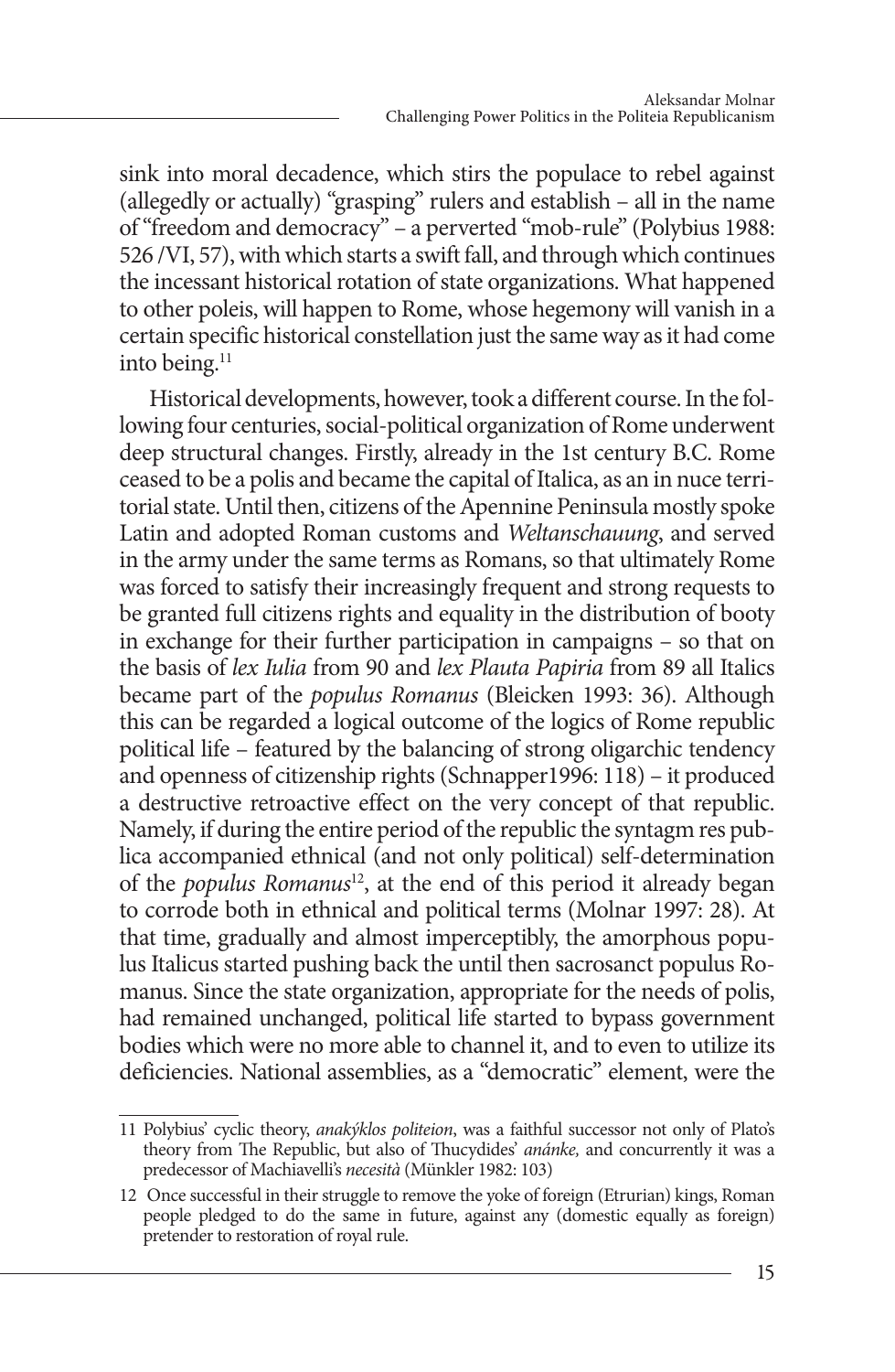first one to bow due to quite an obvious handicap: since the old populus Romanus had disappeared, and the new populus Italicus, with all its particularities, was not recognized – a vacuum appeared in the republican government arrangement, to where the army started stepping in. Although already Italicaly transformed, the army could not just replace the unfunctional assemblies (where pauperized Roman city mob was for sale in exchange for support to political leaders), but instead, as the main pillar of the Roman imperialism – it necessarily aspired towards blowing up the entire republican organization. Authoritarianly organized, the army needed a capable and agile commander, and the only form of (plebiscitarian) "democratism" it knew was to judge, appoint and relieve commanders. But then, since there was no such an unity as the Roman army, in practice this type of "democracy" led to flaring up fight among different military fractions (and not only them) for the commanding power, which was thereby becoming increasingly more totalitarian and destructive in relation to two remaining republican authorities (see also Wittfogel 1988: 125-126). Roman military-political concept of imperium Romanum, which in the 1st century B.C. started its dangerous rise from imperium proconsulare and which finally prevailed in the 3rd century, consumed in the meantime not only the auctoritas of the Senate, but also the very imperium proconsulare (Hinsli 2001: 50). And in order that imperium could hold as a designation for one, single, primarily military and entirely centralized authority in the Roman Empire it was necessary that it meet two criteria. First, it had to be universally spread over all the Roman citizens, who were no more either populus Romanus or populus Italicus, but potentially populus Mundi, considering that as of 212 all the free men who lived in the territory of the Empire were granted citizenship right. Second, it had to be recognized by Roman citizens as their authority, but voluntarily rendered to the emperor. It was difficult to find legitimating basis for such voluntary rendering, and the search oscillated from the notion of a mystical monarchy (see Cazenave and Auguet 1990: 121 *et passim*), headed by a deified emperor, which had been already practiced by Alexander Macedonian and which in Rome first Gaius Julius Caesar started to politically adjust, on the one hand – and the stoic theory of royal duties in cosmopolis (which fully replaced ancient polis), according to which the transfer of power from people to emperor put before the emperor a duty to act for the welfare of the entire empire/cosmopolis and all the citizens, on the other hand (Rostovcev 1990: 410; Molnar 2001: 120 *et passim*). In the end, at the period of the Dominate, a compromise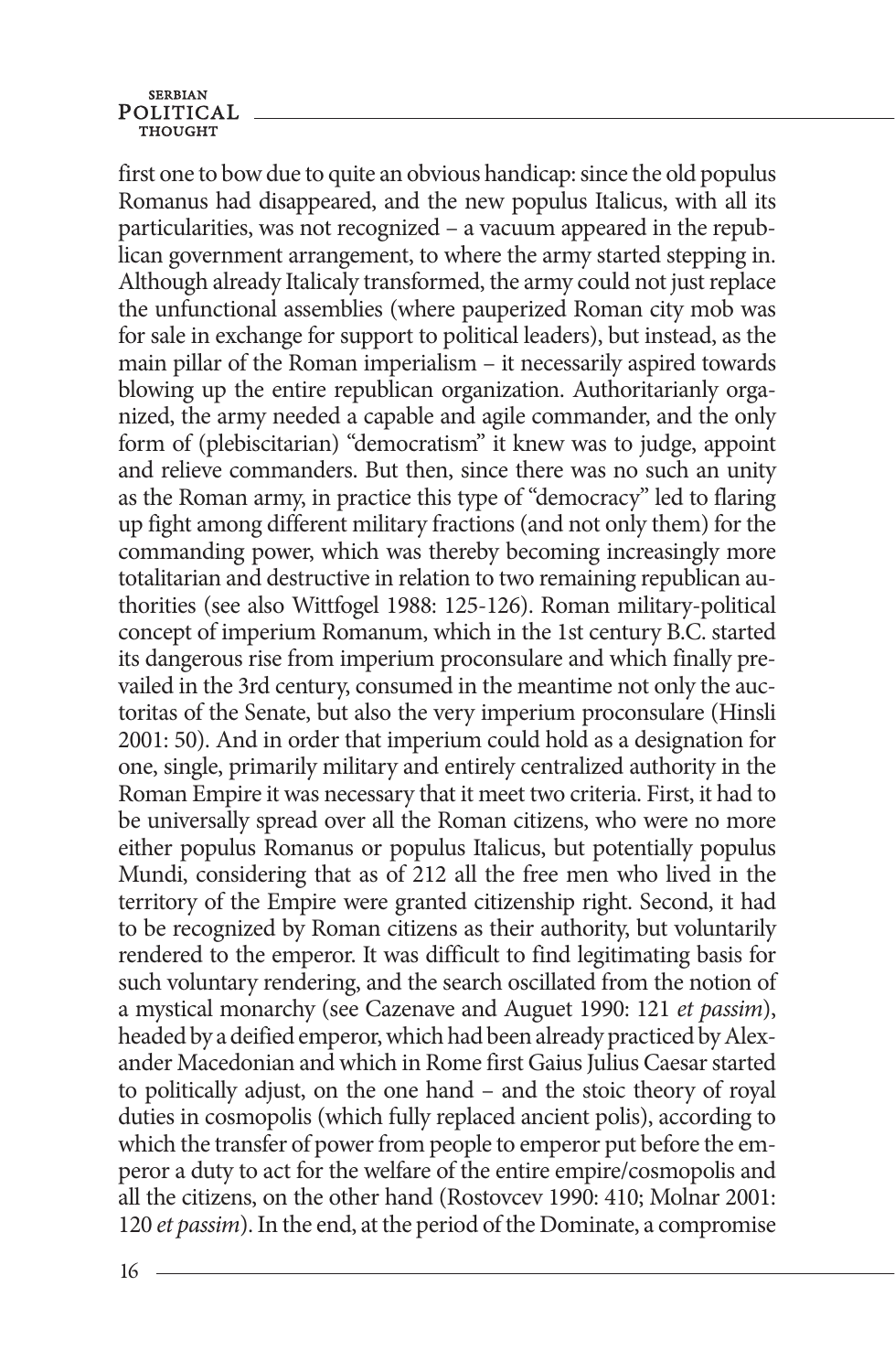was found in the Christian religion, which reconciled stoic theory of royal duties (and moral in general) with the Caesaropapist picture of the world, in which the emperor was "living law" (lex animata, nomos empsuchos) and irresponsible tyrant – but only as long as he did not obstruct his subjects (particularly the Church) to "give to Caesar what belongs to Caesar, and give to God what belongs to God" (Mark 12: 17).

Probably just because it did not have its battle of Actium, the Peloponnesian war could bear rich political-theoretical fruits – ranging from theoretical elaboration of power politics to politeia republicanism – which Rome observably lacked from the mid 1st century B.C. Cicero, who was among the first to indicate the dusk of the politeia republicanism, had no any living example after which he could, like his predecessors Plato and Aristotle, shape a theoretical model of the republic. In his last treatise On Duties (44 B.C.) he could just resignedly observe: "And so in Rome only the walls of her houses remain standing — and even they wait now in fear of the most unspeakable crimes — but our republic we have lost for ever. [...] It is while we have preferred to be the object of fear rather than of love and affection, that all these misfortunes have fallen upon us. And if such retribution could overtake the Roman People for their injustice and tyranny, what ought private individuals to expect?" (Cicero 1978: 180 /II, 8). And while during the period of the Principate any memory of politeia republicanism could vanish because in the reality everything that could have served to it as a foothold had vanished, the disappearance of the theory which would treat empire as a culmination and logical outcome of power politics has completely different causes. Although Roman Empire brought power politics almost to an acme, it did not have its Thucydides, who would welcome it, expose and then theoretically expound. The focus of Roman Empire deliberations shifted therefore to the moral-religious level, where the only alternative to uncritical admiration of the existing was the religiously motivated criticism, ranging from resignation over everything that is of this world in the stoicism of Marcus Aurelius, to bitter fight against everything godless in the early Patristic. However, a new critical impulse is noticeable in the latter, which shall be of great importance for the subsequent transformations of the republican political thought and that relates to conceiving the ideal of a new empire, even more superior compared to the existing – the Kingdom of God on the Earth.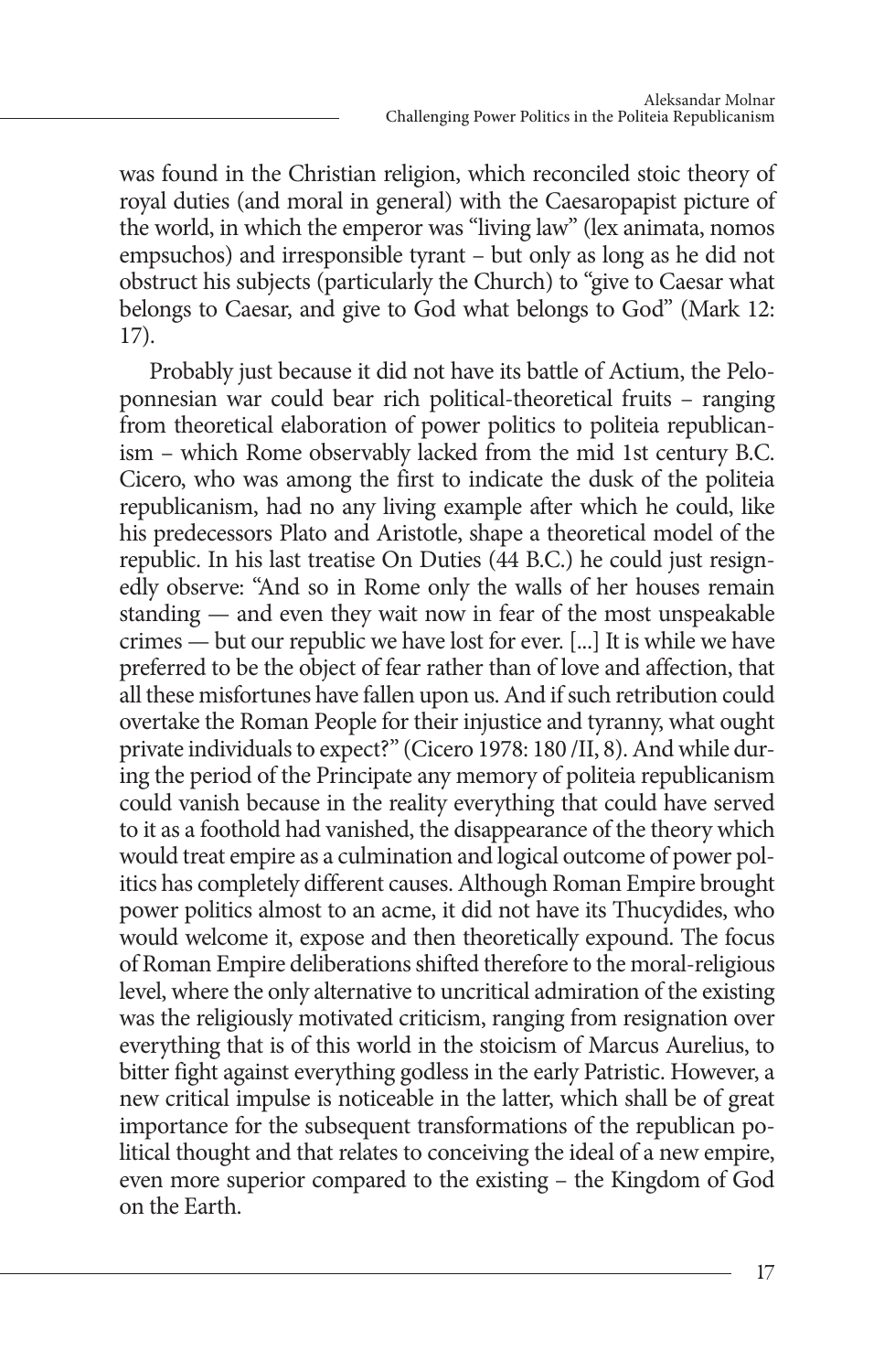In his True Word (around 178), Celsus attacked Christianity because it wanted to "sacrifice faith of the [Roman] fathers and Greek wisdom" for the sake of a God who first promised the Jews that they would be "masters of the whole world", and then "left them with not so much as a patch of ground or a home". About a quarter of century later, Christian writer Origen rebutted Celsus, saying that Romans should not shrink from the Christian God because he had punished Jews after killing Jesus Christ. Furthermore, if Romans embrace the Christian faith and pray to "overcome their enemies; or rather, to have no enemies at all" (Origenes 1926: 441 /VIII, 70), he would enable them, as a matter of fact, to be "masters of the whole world". To this purpose, Origen even pointed at the coincidence of Jesus Christ's birth and establishment of "Pax Augustus", building upon this a history of salvation centered round the Roman Empire (sprout on that peace and directed to Christianity: Nippel 1991: 43). Two centuries later it turned out that the embracing of Christian God as the patron of Roman people made them neither invincible nor capable of becoming "masters of the whole world"; quite the contrary, Christian chieftain Alaric with his Visigoths plundered Rome in 410, heralding soon fall of Western Roman Empire. The more dented was Western Roman Empire by the Barbarian assaults and inner unrests, the lesser grounds Church father had to uphold Origene's naïve faith in God's patronship of the Empire under Christian spiritual supremacy, and to prophesy its turning into a genuine cosmopolis, that would have anything to do with the Kingdom of God on Earth.

Teaching of Aurelius Augustinus makes a caesura in this process of the distancing of the Church from (the western part of) Roman Empire, and the "city of Man" in general. Already at the beginning of the City of God, in every "city of Man" he recognizes inevitable imperial ambitions, which the Roman Empire, bringing them to the extreme, has ultimately exposed as auto-destructive: "city of Man", accordingly to its sinful nature, not only "aims at dominion, which holds nations in enslavement, but is itself dominated by that very lust of domination" (St. Augustine 1987: 5 /I, Preface). The sin upon which it was built cannot be overcome, much the same as the empire itself cannot last for eternity and incorporate in itself the whole humanity. And indeed, the larger the empire – the stronger the turmoils that shake it, the more the subjugating force gets in intensity the more grows the resistance it encounters, both outside and inside. "For although there has been, and still is, no lack of enemies among foreign nations, against whom wars have always been waged, and are still being waged, yet the very extent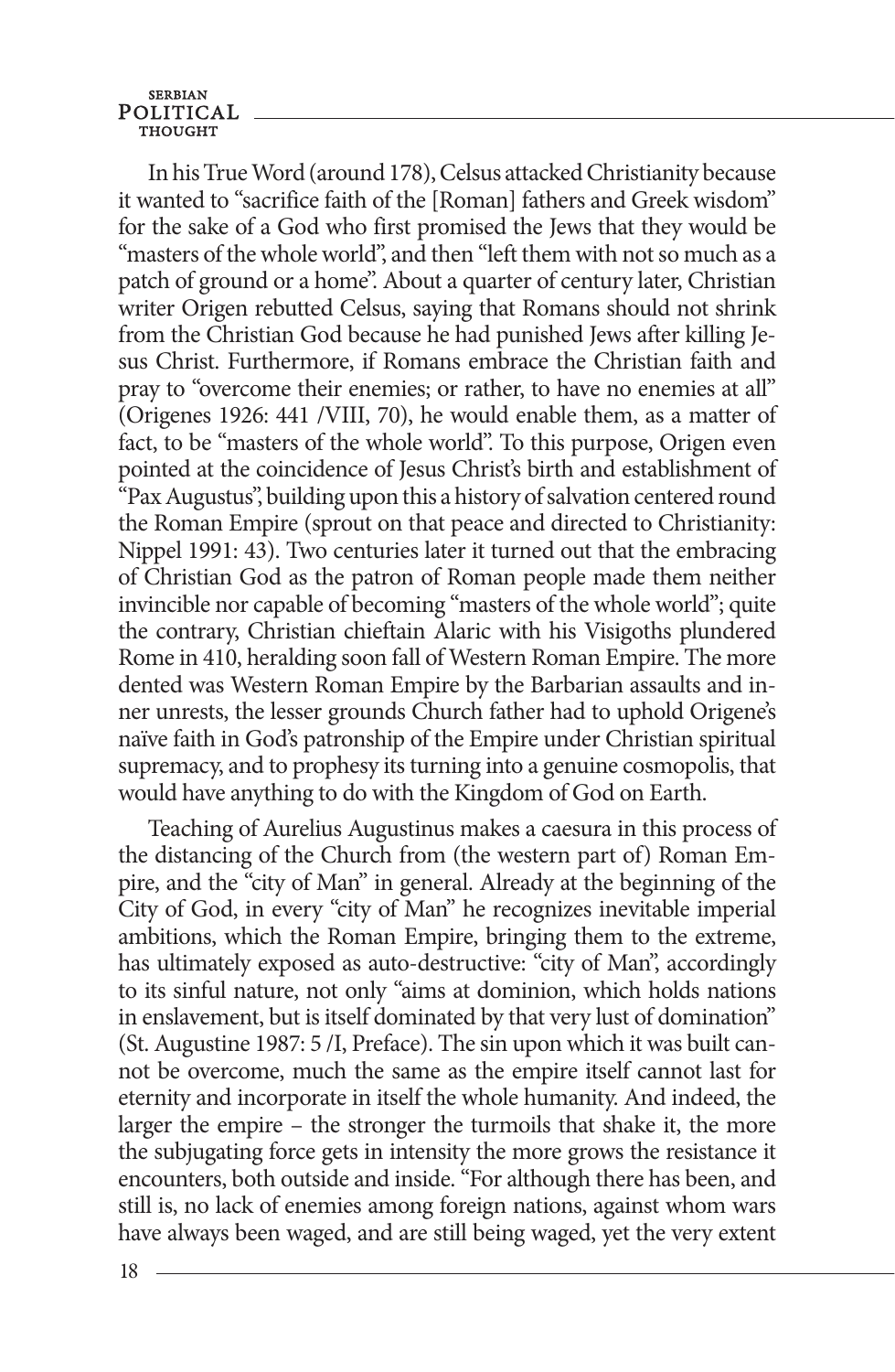of the Empire has given rise to wars of a worse kind, namely, social and civil wars" (St. Augustine 1987: 861 /XIX, 7). Augustine well understands and theoretically articulates the hopelessness of the situation in which Roman Empire got stuck, together with its power-politics, at the beginning of the 5th century: after five centuries of increasingly more disastrous eruptions of the centripetal forces, aimed at either secession of its parts, or conquering of the imperial centre, it no longer had power either to socially and politically integrate "foreign nations" over which it had already established its dominion, or to subjugate remaining "foreign nations" which (like Visigoths) were becoming an increasingly huge external threat.

Anticipating further decline of (at least one – Western – part of the already halved) Roman Empire, Aurelius Augustine abandons it, in spite of the fact that it had made early Christians' dream true, and embraced Christianity as the state religion. To better consolidate his theoretical position, he resorts for help to old politeia republicans, as to enlist their criticism of moral degradation of Rome back in time while it was a republic, into a much more general and far-reaching settling of accounts with the "city of Man" as such. Thereby he fully adopted Sallust's judgment that the moral erosion had started back at the time of victory over Carthage (146 B.C.), when Romans ceased fear from foreign enemies (because they had none any more that would be a genuine threat), and adds that the main sin that already then pushed Romans to the path of decline was "lust for power", which "established its victory in a few powerful individuals, and then crushed the rest of an exhausted country beneath the yoke of slavery" (St. Augustine 1987: 42  $/I$ , 42).<sup>13</sup> In other words, the cause of fall was the same power politics, which was praised by Thucydides and Polybius and which took many centuries before it became fully developed and turned the entire world into a hostage of an unreliable, unstable and dilapidating empire. Born of sin (i.e. Romulus' fratricide), just like any other "city of Man", Rome could not end differently but in sin – in the perpetuation of power, that revolves back at it, in order to finally consume it completely. And all this necessarily must be so, because God punishes wicked people for their sin. The tool of his punishments are actually those same wars,

<sup>13</sup> In his Histories (78-67 B.C.) Sallust described moral decline of Romans alleging, in the tradition of the politeia republicanism, that its drivers were "discord, avarice, ambition and all the other evils which arise from great good fortune" (see Sallust 1991: 195 /I, 11 M/), which could include also this "lust for dominion", on which St. Augustine will later base his analysis of the self destructiveness of "cities of Man".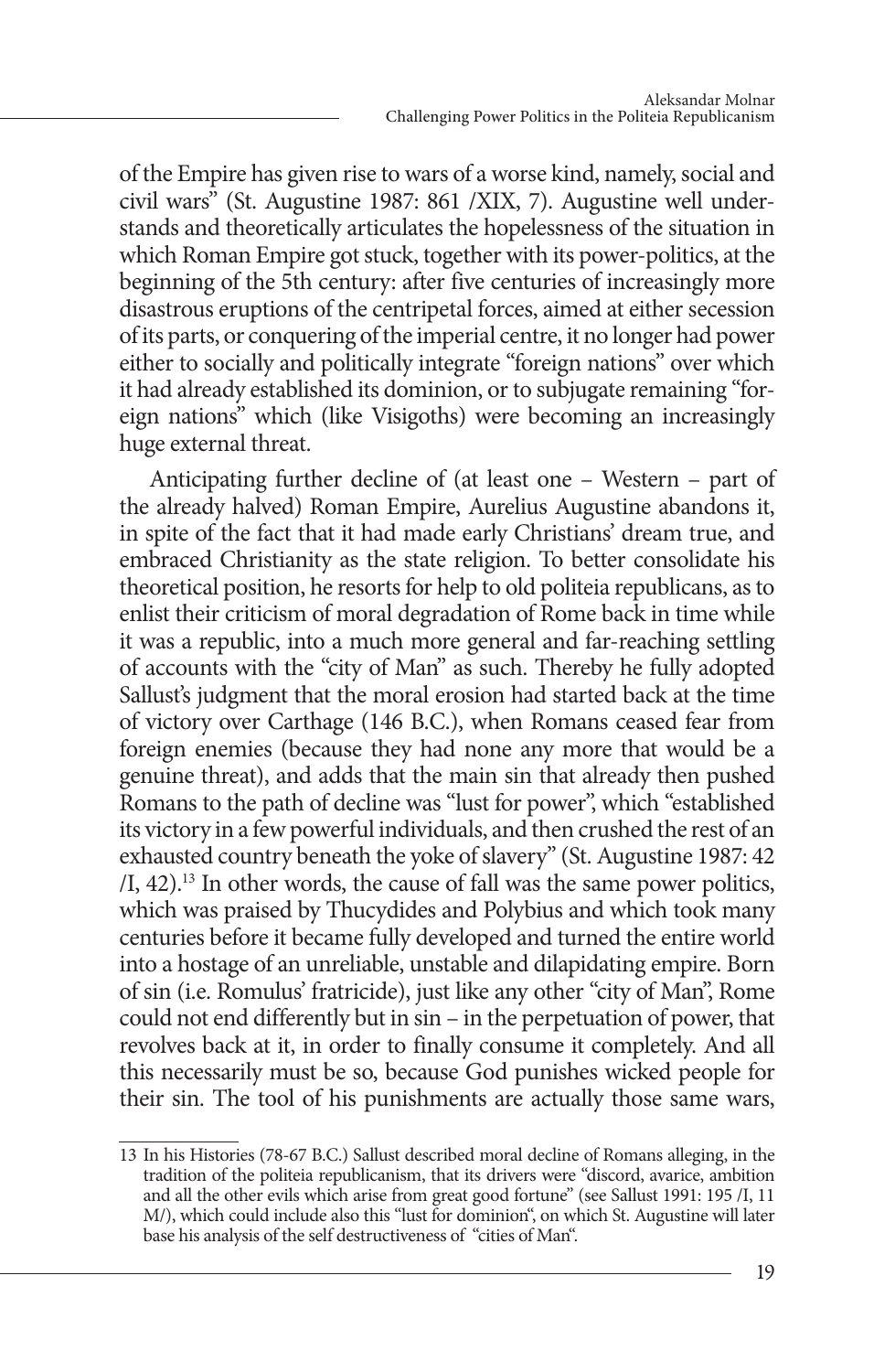## **SERBIAN** POLITICAL

through which tyranny manifests and which turns people into an infinite union of executioners and victims. Already at the beginning of The City of God Augustine alleges that "God's providence constantly uses war to correct and chasten the corrupt morals of mankind" (St. Augustine 1987: 6 /I, 1). Consequently, destruction of Rome by Visigoths in 410 was quite in compliance with the "customs of war" until then practiced by Romans in the building of their Empire, and its only manifested peculiarity was that Alaric spared greatest Christian "basilicas" (St. Augustine 1987: 12-13 /I, 7), thereby implementing "God's providence" that the only salvation for men is in the city of God. However, the fact that not only pagans were victims to destruction and that all Christians were not spared, is to be attributed to God's unwillingness to trade with men; embracing of the Christianity had to come from faith, and faith asked for uncertainty. God's providence should not have any association with the causality of this world, as otherwise it would make the city of God profane and compatible with sins, the same way as the "city of the Man". Therefore war history of Rome (at least from the end of Punic wars), as described by Aurelius Augustine, fits well into the universal history of "God's acts of penalty for sins", which "could always struck both those who take and those who do not take part in war" and which eliminated Cicero's earlier endeavors to subject war to strict legal rules (Kleemeier 2003: 15).

Still, all this does not mean that, by condemning power politics, St. Augustine wanted to resume the original positions of politeia republicans and advocate a utopia of small, autarchic and ethically harmonized polis. His Christian faith would not allow him this and, in spite of undisputable affinity for Plato's philosophy, he made no any attempt of theoretical synthesis in this direction. Instead, he redefines the very idea of the empire and its world historical importance: on the one hand, he emancipates the postulate of an empire-centered universal and eschatological history of the link with the Roman Empire and binds it exclusively to the Kingdom of God on the Earth while, on the other hand, does not conceive this Kingdom of God on the Earth, accordingly to the letter of the Revelation of St. John the Divine, as something that shall occur at the end of history, but postulates it as a "City of God" which continually protracts through history, in order to struggle, alone, with its own powers, even before the announced second coming of Jesus, for the ultimate victory (See Löwith 1990: 210 *et passim*; Nigg 1996: 149 *et passim*; Molnar 1997: 210 *et passim*). And to postulate something like this, Aurelius Augustine could not stop at the moral condemnation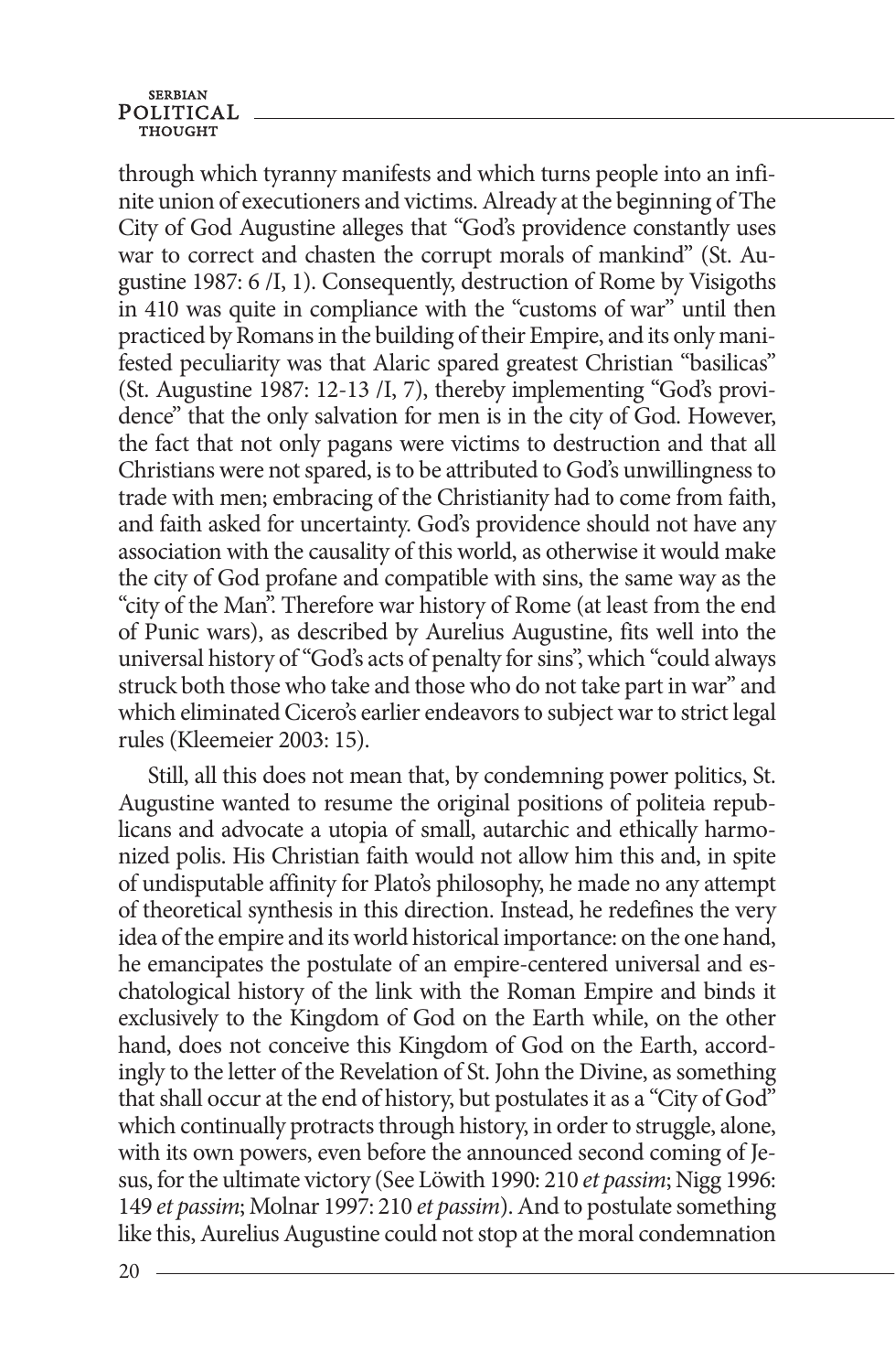of war, as certain Church fathers did at his time. Quite the contrary, in parallel with the exposure of war as the means of God's punishment, Aurelius Augustine further develops Aristotle's teaching on the "just war", through which he develops the apology of a specific power politics of Christian rulers, legitimized through the already mentioned "God's providence", i.e. the interpretation of signs that allegedly indicate God's will to direct historical developments. Wars waged by Christians ruler end up, admittedly, both with victories and defeats, yet in either outcome Aurelius Augustine endeavors to recognize corresponding "God's providence". When Christians are victorious, then it is a "just war" which spreads round the globe not only the word of God, but also love (because an enemy against whom a war is waged can be loved as well, but this would not lessen the resoluteness to break his power).<sup>14</sup> If they lose, Christians are again winners. God has punished them because they became overweening, or warned them not to become overweening, or wanted to spur them to improve themselves, or triggered them to "become more spiritualized". Wars are, at any case, the best way for believers to learn current demands of their God, which solely the Church is capable to interpret. In this context, Aurelius Augustine warned, the Church must not deceive believers regarding the final fate of any "city of Man", including here the Roman Empire as well: they are all destined to disappear from this world and yield their place to the "City of God". Much the same as "cities of Man" rose and fall in wars the past, so it will be in future, all until none of them shall exist and the only one remaining "City of God", i.e. one and only Christian Church, shall confront the imperative of entering the last "just war" against the last enemy: the Antichrist and his army. Through all just and unjust wars God's intention in the history leads believers towards preparing themselves for this apocalyptic battle, to which Aurelius Augustine dedicated a good share of the 20th book of the *City of God*. This was a message to his Christian contemporaries not to attach as great importance to Roman Empire (as just one in a sequence of "cities of Man"), because it will not be able to avoid the disaster, as to the "City of God", which gets ready to defeat in this last "just war" all the powers of Evil and institute the Kingdom of God on the Earth (see also Molnar 1997: 215-218).

If Thucydides had started the antic apology of the power politics, then Aurelius Augustinus ended it, triggering the avalanche of medi-

<sup>14</sup> Thereby Aurelius Augustine's theory of "just war" not only negates Cicero's, but actually reinstates Aristotle's theory, with the only difference that instead of Barbarians it relates to unbelievers and, in ultima linea, followers of the Antichrist.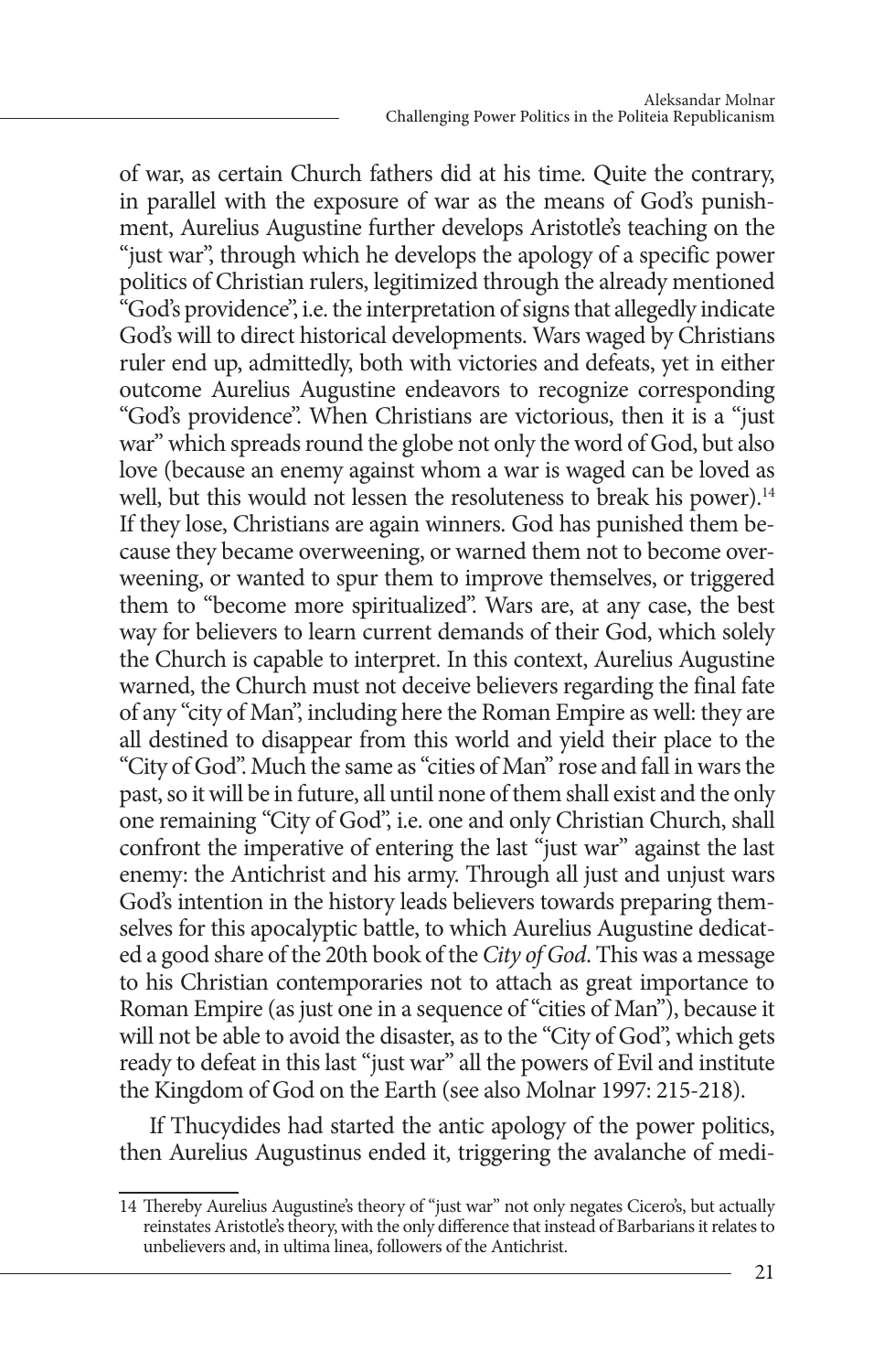eval anathemas on it as a sin, with the aim of its substitution with the Church project of continual building of the Kingdom of God on the Earth, on the one hand, and legitimizing self-stylization of emperor as a Katechon, on the other. In the beginning, Aurelius Augustine's inclination to deepening gap between the "City of God" and all the existing "cities of Man" – including the Roman Empire itself – will not encounter strong resonance, primarily due to the Christian thinkers approach in treating them both as parts of a single "organic whole". The organic social teaching, which developed in 5th century B.C. in Greece, was built into the foundations of the Christian understanding of the Church, only due to the initial disinclination to separate Church from the state, the organic understanding of the Church was transferred also to the Empire. The Empire was treated as a function of Corpus Christi, as a part of much more broadly understood Ecclesia, inside which there is both spiritual authority (sacerdotum) and the secular authority (regnum). Although, of course, a distinction was made between individual "organs" of this religious-political organism, the supremacy of "head" was never questioned, and until the middle of 11th century Caput Ecclesiae was the Emperor. This unity starts falling apart only as of Pope Gregory VII, and the Church and Empire (later, state in general) shall become two bodies, two organisms, each with its own "head" (Struve 1978: 5 *et passim*).15 These are the circumstances allowing to adequately use Aurelius Augustine's teaching for legitimizing Catholic Church's endeavors to recover, with the aid of hierocracy and sacred war, the "organic" unity of the Western world, but with the Pope as the "head". Aurelius Augustine's teaching both on the Empire, and on war and peace, will then become one of the chief arguments backing more militant Popes; aspirations to impose themselves, in their capacity of the Vicars of Christ (until his second coming and the final battle against the Antichrist) – as the heads of the militia Christi which shall embark into a thorough suppression of the omnipresent sins and into placing foundations for the building of the Kingdom of God on the Earth, not shrinking even from finding enemies in almost all "cities of Man".

Aurelius Augustine was not only preparing the ground for the rise of the Catholic understanding of sacerdotum and Vatican power policy in the Middle Ages, but also started with the desacaralization of the very image of the empire, which was already established in the pre-Christian

<sup>22</sup> the same also above the law). 15 Thus in 12th century John of Salisbury writes about the state as an organism, i.e. a hierarchized whole made of different parts subordinated to the head, i.e. ruler (who is at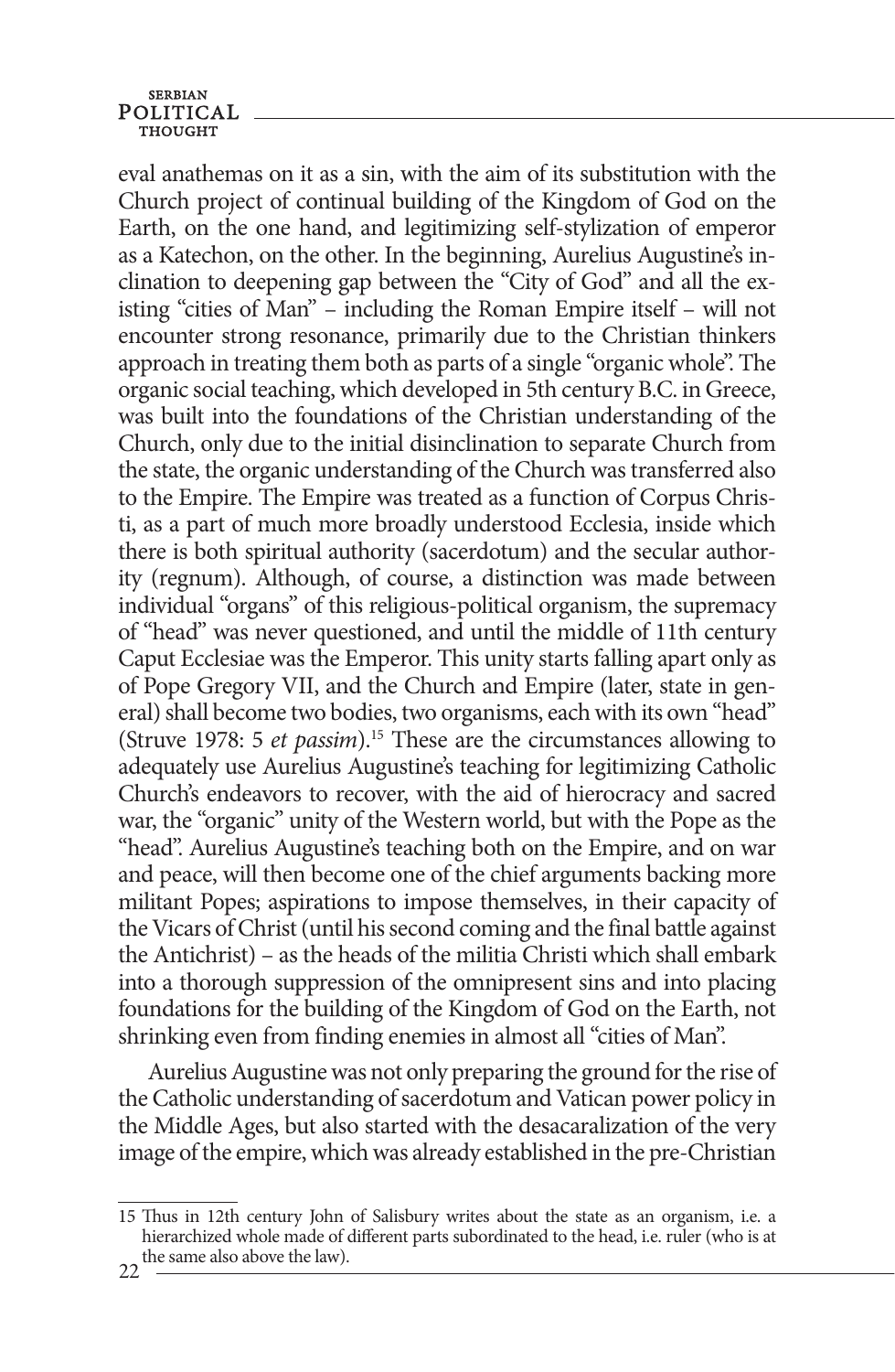Roman Empire. After the Roman principes, staring already from Octavian, had established the tradition of self-deification aimed at gaining divine powers with which they would institute peace and order on the Earth, Christian Church demonstrated readiness to flirt with this practice, giving to the emperor the role of Katechon, i.e. the "guardian" of the order of this world and "preventer" of Antichrist to get loose and immediately commence the ultimate battle, which shall put an end to that world. This understanding was not to be easily suppressed and in the Middle Ages it will be meritable for the Carolingian restoration of the idea of empire, and subsequently for the creation of the concept of sacrum imperium, based on which Emperors, from Frederick Barbarossa onward, will legitimize themselves as the rulers of the Holy Roman Reich. And while until the 15th century this construction had prominently transnational characteristic, it shall start weakening more and more from then onward and linking the notion of Empire to the "German nation" (Nigg 1996: 149; Minkler 2009: 121; Molnar 1997: 119-120). Then, as a matter of fact, all the mentioned variants of the power politics, including the one developed within politeia republicanism itself, proved to be worn out and unusable. The new century started with the search for new theoretical and practical syntheses. The first of them (Reason of State republicanism) endeavored to harmonize elements from the legacy of pagan republicanism with the elements of anti-Christian imperialism (guided by the ideal of Roman Empire before Emperor Constantine's conversion to Christianity) and to thereby give broadest possible impetus to power politics (canonized teaching on the Reason of State). The second one (federalist republicanism), opposed to the first one, already had to fit elements from the legacy of pagan republicanism into the newly developed tradition of "Christian republic", which no more was either Katechon, or "Kingdom of God on Earth", but – a pacifistic federation of the European (and potentially also of all the world) countries. Finally, the third (Romanticist republicanism), reacting to rendering the tradition of "Christian republic" senseless in secular projects (from which the United States of America, United Nations and European Union shall finally evolve), would put on the agenda return to the earliest beginnings – small polis, comprehensive Kingdom of God on the Earth, or some original creation of archaizing imagination.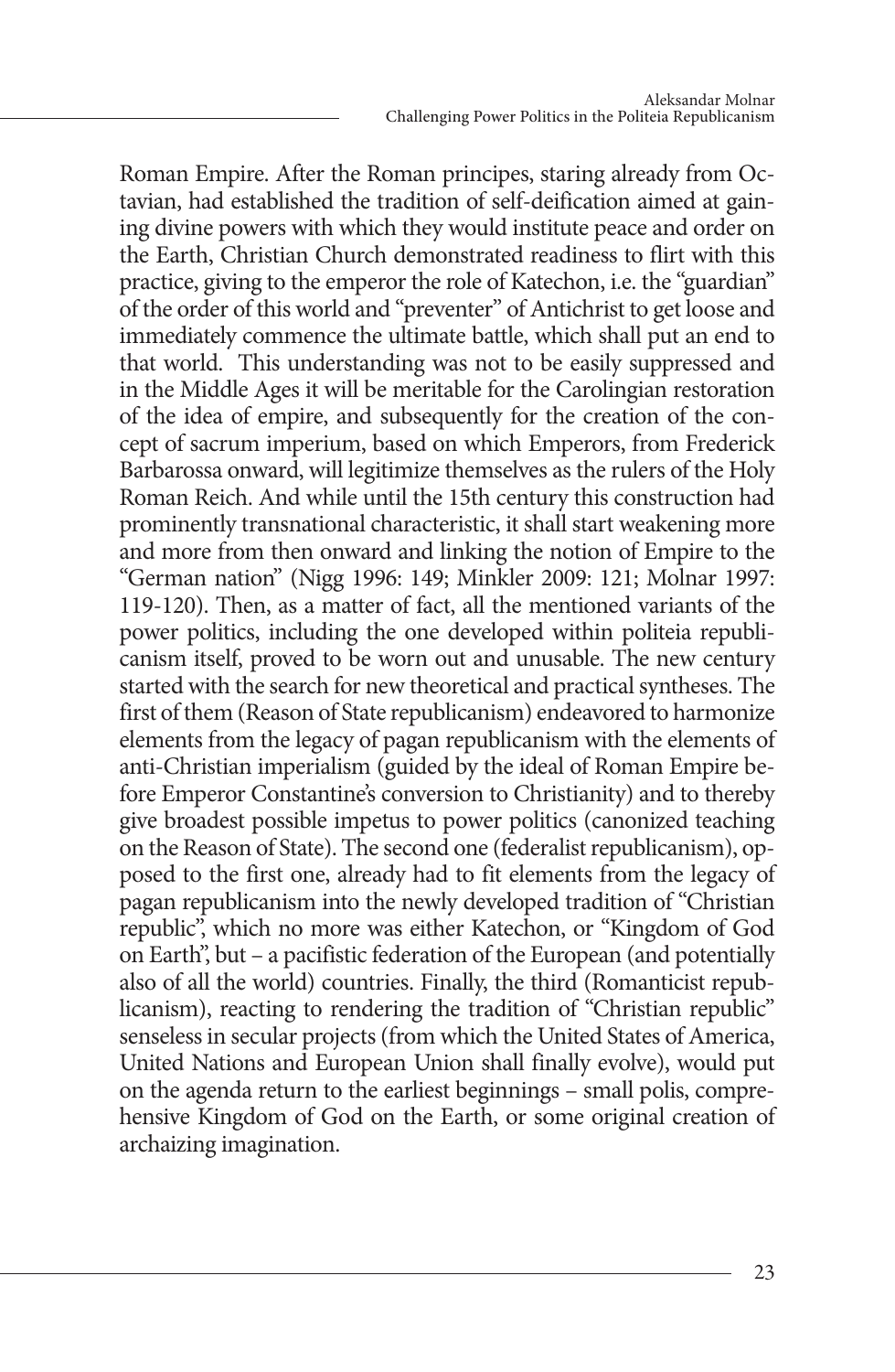### **Bibliography**

- Aristotle (1975): *Politika (Politics)*. Beograd: BIGZ (Serbian translation of Greek original Αριστοτέλης: *Πολιτικά*).
- Aristotle (1980): *Nikomahova etika (Nicomachean Ethics)*. Beograd: BIGZ (Serbian translation of Greek original Αριστοτέλης: *Ἠθικὰ Νικομάχεια*).
- Aristotle (1997): *Ustav Atinski (Constitution of the Athenians)*. Beograd: Plato (Serbian translation of Greek original Αριστοτέλης: *Ἀθηναίων Πολιτεία*).
- Aron. R. (2001): *Mir i rat među nacijama (Peace and War among Nations).* Sremski Karlovci and Novi Sad: Izdavačka knjižarnica Zorana Stojanovića (Serbian translation of French original Aron Raymond: *Paix et guerre entre les nations*).
- Bleicken, J. (1993): *Die Verfassung der Römischen Republik (Constitution of the Roman Republic)*. Paderborn etc.: Ferdinand Schöningh.
- Burckhardt, J. (1958): *Weltgeschichtliche Betrachtungen (Reflections on World History)*. Stuttgart: Alfred Kröner.
- Burckhardt, J. (without publishing year): *Kulturgeschichte Griechenlands (Cultural History of Greece).* Berlin, Leipzig and Vienna: Paul Aretz Verlag and Olten: Bernina Verlag.
- Cazenave, M. and Auguet, R. (1990): *Ludi carevi (Mad Emperors)*. Zagreb: August Cesarec (Croatian translation of French original Cazenave, Michel & Auguet, Roland: *Les empereurs fous. Essai de mythanalyse historique*).
- Cicero, Marco Tullius (1978): "O dužnostima (On Duties)". In: *Filozofski spisi,*  Novi Sad: Matica srpska (Serbian translation of Latin original Cicero, Marco Tullius: *De officiis*).
- Foster, E. (2010): *Thucydides, Pericles, and Periclean Imperialism.* Cambridge etc.: Cambridge University Press
- Höffe, O. (2009): "Aristotelova 'Politika': anticipacija liberalne demokratije?" ("Aristotle's 'Politics': anticipation of liberal democracy?"). In: Hefe, Otfrid (ed.): *Aristotelova* Politika, Beograd: Utopija (Serbian translation of German original Höffe, Otfried: "Aristoteles' Politik: Vorgriff auf eine liberale Demokratie").
- Hörnqvist, M. (2004): *Machiavelli and Empire*. Cambridge etc.: Cambridge University Press
- Hinsli, F. H. (2001): *Suverenost (Sovereignty)*. Beograd: Filip Višnjić (Serbian translation of English original Hinsley, Francis Henry: *Sovereignty*).
- Kleemeier, U. (2003): "Krieg, Recht, Gerechtigkeit Eine ideengeschichtliche Skizze (War, Law, Justice – Sketch of History of Ideas". In: Janssen, Dieter and Quante, Michael (eds.): *Gerechter Krieg. Ideengeschichtliche, rechtsphilosophische und ethische Beiträge,* Paderborn: Mentis.
- Löwith, K. (1990): *Svjetska istorija i događanje spasa. Teološke pretpostavke istorije filozofije (World History and Salvation. Theological assumptions of the history of philosophy).* Zagreb and Sarajevo: August Cesarec and Svjetlost (Serbian translation of German original Löwith, Karl: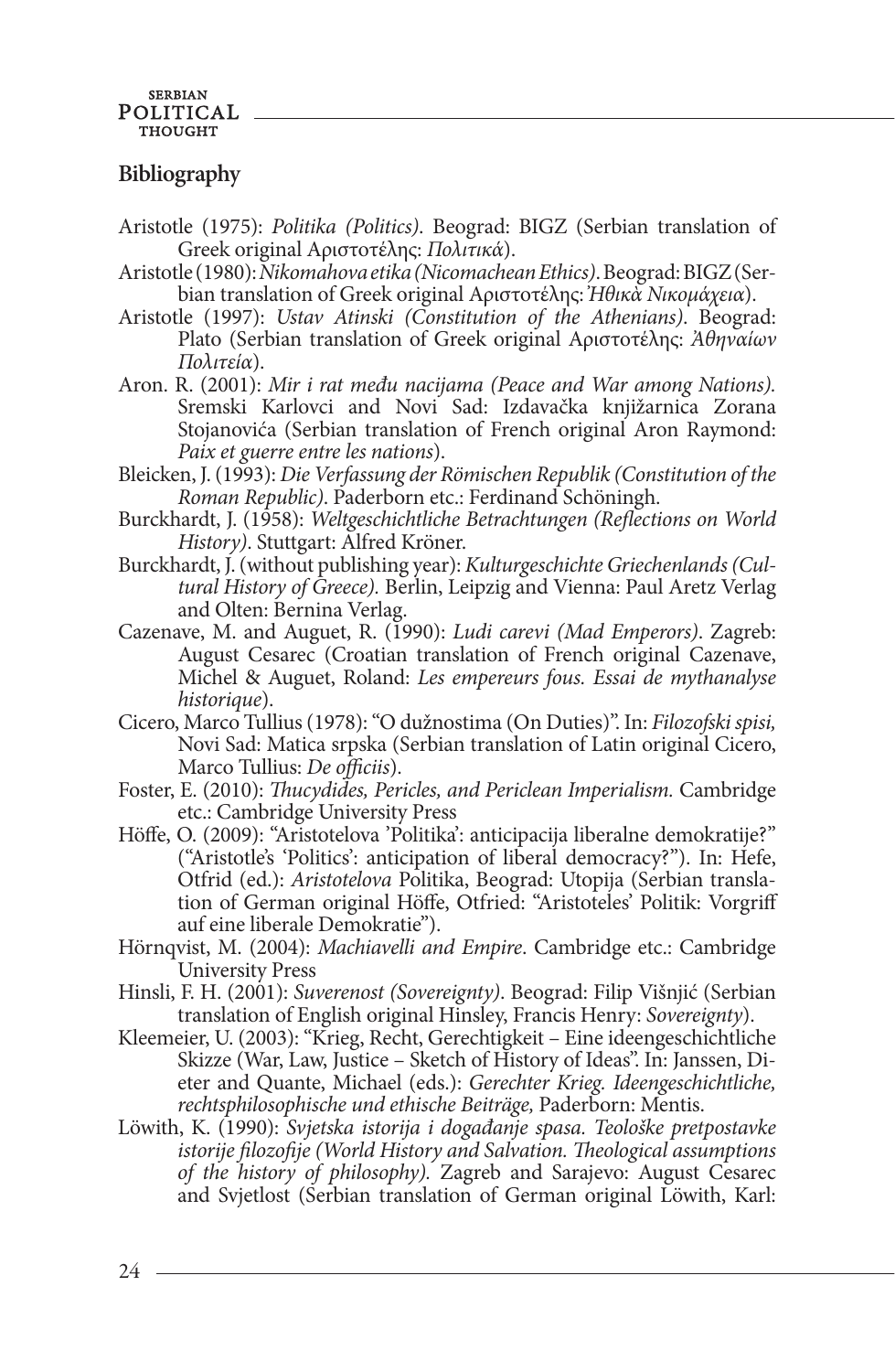*Weltgeschichte und Heilsgeschehen: Die theologischen Voraussetzungen der Geschichtsphilosophie).*

- Mill, J. S. (1989): "Razmatranja o predstavničkoj vladavini" *(Considerations on Representative Government)*. In: *Izabrani politički spisi, vol. 2.* Zagreb: Informator – Fakultet političkih znanosti (Croatian translation of English original).
- Minkler, H. (2009): Imperije. *Logika vladavine svetom od starog Rima do Sjedinjenih država (Empires: The Logic of World Domination from Ancient Rome to the United States).* Beograd: Albatros Plus and Službeni glasnik (Serbian translation of German original Münkler Herfried: *Imperien. Die Logik der Weltherrschaft – vom Alten Rom bis zu den Vereinigten Staaten*).
- Molnar A. (1997): *Narod, nacija, rasa. Istorijska izvorišta nacionalizma u Evropi (People, nation, race. Historical sources of nationalism in Europe)*. Beograd: Krug – AKAPIT.
- Molnar, A. (2001): *Rasprava o demokratskoj ustavnoj državi. Knjiga 1: Pravo na otpor tiraniji (Treatise on democratic constitutional state. Book 1: Right to resistance to tyranny).* Beograd: Samizdat B92.
- Molnar, A. (2006): *Rasprava o demokratskoj ustavnoj državi. Knjiga 5: Rat, od kulta Votana do holokausta (Treatise on democratic constitutional state. Book 5: War, from Votan' s cult to holocaust).* Beograd: Fabrika knjiga.
- Molnar, A. (2010): *Sunce mita i dugačka senka Karla Šmita (The sun of myth and long shadow of Carl Schmitt).* Beograd: Službeni glasnik and Institut za filozofiju i društvenu teoriju.
- Münkler H. (1982): *Machiavelli. Die Begründung des politischen Denkens der Neuzeit aus der Krise der Republik Florenz.* Frankfurt am Main: Europäische Verlagsanstalt.
- Münkler H. (1987): *Im Namen des Staates. Die Begründung der Staatsraison in der Frühen Neuzeit*. Frankfurt am Main: Fischer Verlag.
- Münkler H. (2002): *Über den Krieg. Stationen der Kriegsgeschichte im Spiegel ihrer theoretischen Reflexionen*. Weilerswist: Velbrück Wissenschaft.
- Nigg, W. (1996): *Das ewige Reich. Geschichte einer Hoffnung,* Zürich: Diogenes.
- Nippel, W. (1991): "Politische Theorien der griechisch-römischen Antike (Political Theories of Greco-Roman Antique". In: Lieber, Hans-Joachim (ed.): *Politische Theorien von der Antike bis zur Gegenwart,* Bonn: Bundeszentrale für politische Bildung.
- Origenes (1926): "Des Origenes acht Bücher gegen Celsus (Origenes' eight books against Celsus)". In: *Ausgewählte Schriften, vol. 2* (Bibliothek der Kirchenväter, Band 52). München: Kösel und Pustet (German translation of Greek original Ὠριγένης: Κατὰ Κέλσου).
- Plato (1859): *Gorgias,* Vienna: Carl Gerold's Sohn (German translation of Greek original Πλάτων: *Γοργίας*).
- Plato (1957): *Zakoni (Laws)*. Zagreb: Kultura (Serbian translation of Greek original Πλάτων: *Νόμοι)*.
- Plato (1976): *Država (The Republic)*. Beograd: BIGZ (Serbian translation of Greek original Πλάτων: *Πολιτεία*).